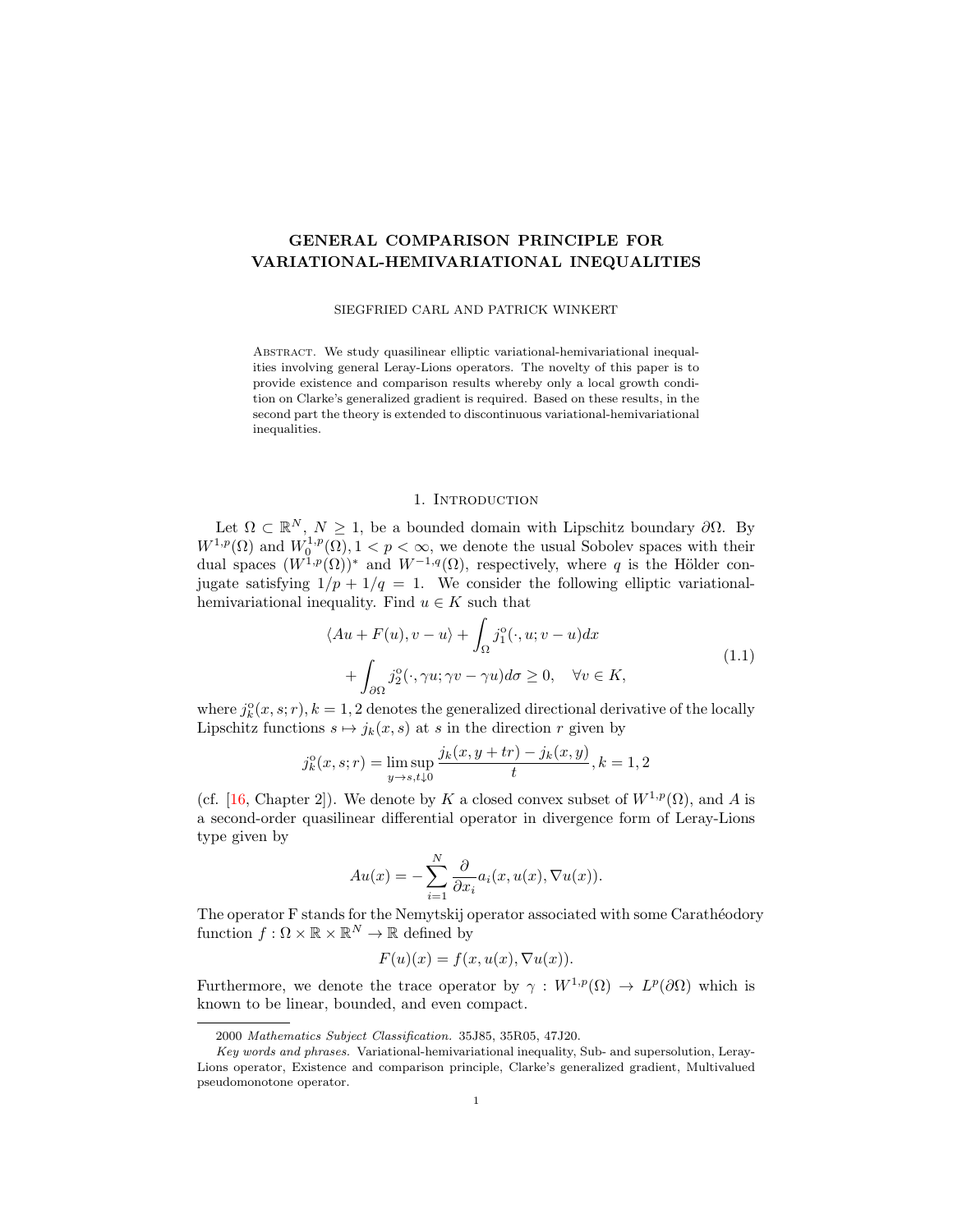The aim of this paper is to establish the method of sub- and supersolutions for problem [\(1.1\)](#page-0-0). We prove the existence of solutions between a given pair of subsupersolution assuming only a local growth condition of Clarke's generalized gradient, which extends results recently obtained by Carl in [\[6\]](#page-24-1). To complete our findings, we also give the proof for the existence of extremal solutions of problem  $(1.1)$  for a fixed ordered pair of sub- and supersolutions in case A has the form

$$
Au(x) = -\sum_{i=1}^{N} \frac{\partial}{\partial x_i} a_i(x, \nabla u(x)).
$$

In the second part we consider  $(1.1)$  with a discontinuous Nemytskij operator  $F$ involved, which extends results in [\[31\]](#page-25-0) and partly of [\[8\]](#page-24-2). Let us consider next some special cases of problem [\(1.1\)](#page-0-0), where we suppose  $A = -\Delta_p$ .

(1) If  $K = W^{1,p}(\Omega)$  and  $j_k$  are smooth, problem [\(1.1\)](#page-0-0) reduces to

$$
\langle -\Delta_p u + F(u), v \rangle + \int_{\Omega} j_1'(\cdot, u) v dx + \int_{\partial \Omega} j_2'(\cdot, \gamma u) \gamma v d\sigma = 0, \quad \forall v \in W^{1, p}(\Omega),
$$

which is equivalent to the weak formulation of the nonlinear boundary value problem

$$
-\Delta_p u + F(u) + j'_1(u) = 0 \quad \text{in } \Omega,
$$
  

$$
\frac{\partial u}{\partial \nu} + j'_2(\gamma u) = 0 \quad \text{on } \partial \Omega,
$$

where  $\partial u/\partial v$  denotes the conormal derivative of u. The method of suband supersolution for this kind of problems is a special case of [\[5\]](#page-24-3).

(2) For  $f \in V_0^*$ ,  $K \subset W_0^{1,p}(\Omega)$  and  $j_2 = 0$ , [\(1.1\)](#page-0-0) corresponds to the variationalhemivariational inequality given by

$$
\langle -\Delta_p u + f, v - u \rangle + \int_{\Omega} j_1^{\circ}(\cdot, u; v - u) dx \ge 0, \quad \forall v \in K,
$$

which has been discussed in detail in [\[4\]](#page-24-4).

(3) If  $K \subset W_0^{1,p}(\Omega)$  and  $j_k = 0$ , then  $(1.1)$  is a classical variational inequality of the form

$$
u \in K: \quad \langle -\Delta_p u + F(u), v - u \rangle \ge 0, \quad \forall v \in K,
$$

whose method of sub- and supersolution has been developed in [\[9,](#page-24-5) Chapter 5].

(4) Let  $K = W_0^{1,p}(\Omega)$  or  $K = W^{1,p}(\Omega)$  and  $j_k$  not necessarily smooth. Then problem  $(1.1)$  is a hemivariational inequality, which contains for  $K =$  $W_0^{1,p}(\Omega)$  as a special case the following Dirichlet problem for the elliptic inclusion:

<span id="page-1-0"></span>
$$
-\Delta_p u + F(u) + \partial j_1(\cdot, u) \ni 0 \quad \text{in } \Omega,
$$
  
\n
$$
u = 0 \quad \text{on } \partial \Omega,
$$
\n(1.2)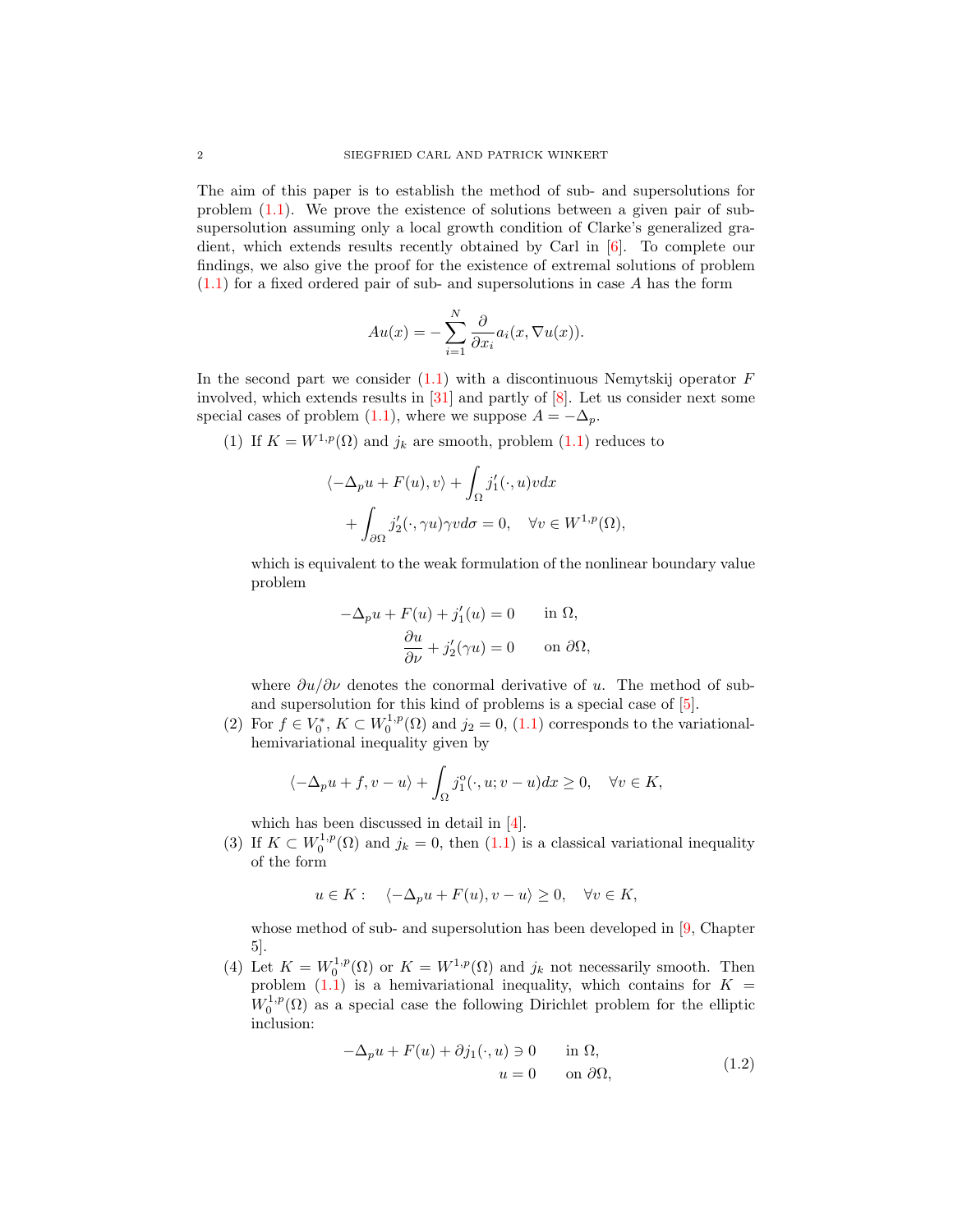and for  $K = W^{1,p}(\Omega)$  the elliptic inclusion

<span id="page-2-0"></span>
$$
-\Delta_p u + F(u) + \partial j_1(\cdot, u) \ni 0 \quad \text{in } \Omega,
$$
  

$$
\frac{\partial u}{\partial \nu} + \partial j_2(\cdot, u) \ni 0 \quad \text{on } \partial \Omega,
$$
 (1.3)

where the multivalued functions  $s \mapsto \partial j_k(x, s), k = 1, 2$  stand for Clarke's generalized gradient of the locally Lipschitz function  $s \mapsto j_k(x, s), k = 1, 2$ given by

<span id="page-2-3"></span>
$$
\partial j_k(x, s) = \{ \xi \in \mathbb{R} : j_k^{\circ}(x, s; r) \ge \xi r, \forall r \in \mathbb{R} \}. \tag{1.4}
$$

Problems of the form  $(1.2)$  and  $(1.3)$  have been studied in  $[12]$  and  $[5]$ , respectively.

Existence results for variational-hemivariational inequalities with or without the method of sub- and supersolutions have been obtained under different structure and regularity conditions on the nonlinear functions by various authors. For example, we refer to [\[3,](#page-24-7) [10,](#page-24-8) [11,](#page-24-9) [19,](#page-25-1) [21,](#page-25-2) [24,](#page-25-3) [26,](#page-25-4) [28\]](#page-25-5). In case that K is the whole space  $W_0^{1,p}(\Omega)$  or  $W^{1,p}(\Omega)$ , respectively, problem [\(1.1\)](#page-0-0) reduces to a hemivariational inequality which has been treated in [\[2,](#page-24-10) [14,](#page-24-11) [17,](#page-25-6) [18,](#page-25-7) [20,](#page-25-8) [23,](#page-25-9) [25,](#page-25-10) [27,](#page-25-11) [29\]](#page-25-12).

Comparison principles for general elliptic operators  $A$ , including the negative  $p$ -Laplacian  $-\Delta_p$ , Clarke's generalized gradient  $s \mapsto \partial j(x, s)$ , satisfying a one-sided growth condition in the form

<span id="page-2-1"></span>
$$
\xi_1 \le \xi_2 + c_1 (s_2 - s_1)^{p-1} \tag{1.5}
$$

for all  $\xi_i \in \partial j(x, s_i), i = 1, 2$ , for a.a.  $x \in \Omega$ , and for all  $s_1, s_2$  with  $s_1 < s_2$ , can be found in [\[9\]](#page-24-5). Inspired by results recently obtained in [\[12\]](#page-24-6) and [\[13\]](#page-24-12), we prove the existence of (extremal) solutions for the variational-hemivariational inequality [\(1.1\)](#page-0-0) within a sector of an ordered pair of sub- and supersolutions  $u, \overline{u}$  without assuming a one-sided growth condition on Clarke's gradient of the form [\(1.5\)](#page-2-1).

### 2. Notation of sub- and supersolution

For functions  $u, v : \Omega \to \mathbb{R}$  we use the notation  $u \wedge v = \min(u, v), u \vee v =$  $\max(u, v), K \wedge K = \{u \wedge v : u, v \in K\}, K \vee K = \{u \vee v : u, v \in K\}, \text{ and } u \wedge K =$  $\{u\} \wedge K, u \vee K = \{u\} \vee K$  and introduce the following definitions:

**Definition 2.1.** A function  $u \in W^{1,p}(\Omega)$  is said to be a subsolution of [\(1.1\)](#page-0-0) if the following holds:

(1) 
$$
F(\underline{u}) \in L^{q}(\Omega);
$$
  
\n(2)  $\langle A\underline{u} + F(\underline{u}), w - \underline{u} \rangle + \int_{\Omega} j_{1}^{o}(\cdot, \underline{u}; w - \underline{u}) dx + \int_{\partial\Omega} j_{2}^{o}(\cdot, \gamma \underline{u}; \gamma w - \gamma \underline{u}) d\sigma \ge$   
\n0,  $\forall w \in \underline{u} \wedge K.$ 

<span id="page-2-2"></span>**Definition 2.2.** A function  $\overline{u} \in W^{1,p}(\Omega)$  is said to be a supersolution of [\(1.1\)](#page-0-0) if the following holds:

(1) 
$$
F(\overline{u}) \in L^{q}(\Omega);
$$
  
\n(2)  $\langle A\overline{u} + F(\overline{u}), w - \overline{u} \rangle + \int_{\Omega} j_{1}^{o}(\cdot, \overline{u}; w - \overline{u}) dx + \int_{\partial\Omega} j_{2}^{o}(\cdot, \gamma \overline{u}; \gamma w - \gamma \overline{u}) d\sigma \ge 0, \quad \forall w \in \overline{u} \vee K.$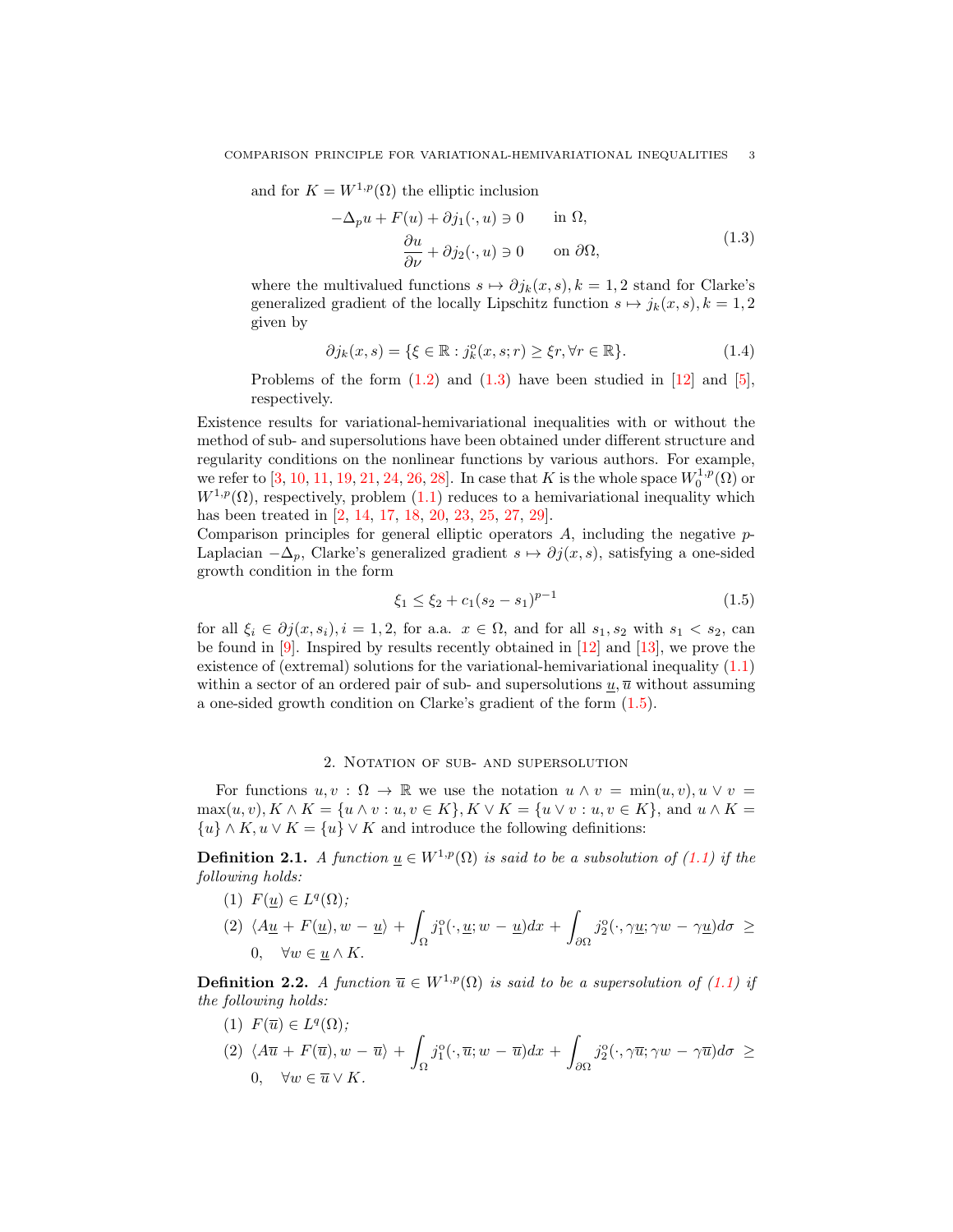In order to prove our main results, we additionally suppose the following assumptions:

<span id="page-3-0"></span>
$$
\underline{u} \vee K \subset K, \qquad \overline{u} \wedge K \subset K. \tag{2.1}
$$

## 3. Preliminaries and hypotheses

<span id="page-3-1"></span>Let  $1 < p < \infty, 1/p + 1/q = 1$ , and assume for the coefficients  $a_i : \Omega \times \mathbb{R} \times \mathbb{R}^N \to$  $\mathbb{R}, i = 1, \ldots, N$  the following conditions.

(A1) Each  $a_i(x, s, \xi)$  satisfies Carathéodory conditions, that is, is measurable in  $x \in \Omega$  for all  $(s,\xi) \in \mathbb{R} \times \mathbb{R}^N$  and continuous in  $(s,\xi)$  for a.e.  $x \in \Omega$ . Furthermore, a constant  $c_0 > 0$  and a function  $k_0 \in L^q(\Omega)$  exist so that

$$
|a_i(x, s, \xi)| \le k_0(x) + c_0(|s|^{p-1} + |\xi|^{p-1})
$$

for a.a.  $x \in \Omega$  and for all  $(s, \xi) \in \mathbb{R} \times \mathbb{R}^N$ , where  $|\xi|$  denotes the Euclidian norm of the vector  $\xi$ .

(A2) The coefficients  $a_i$  satisfy a monotonicity condition with respect to  $\xi$  in the form

$$
\sum_{i=1}^{N} (a_i(x, s, \xi) - a_i(x, s, \xi'))(\xi_i - \xi'_i) > 0
$$

for a.a.  $x \in \Omega$ , for all  $s \in \mathbb{R}$ , and for all  $\xi, \xi' \in \mathbb{R}^N$  with  $\xi \neq \xi'$ .

(A3) A constant  $c_1 > 0$  and a function  $k_1 \in L^1(\Omega)$  exist such that

$$
\sum_{i=1}^{N} a_i(x, s, \xi) \xi_i \ge c_1 |\xi|^p - k_1(x)
$$

for a.a.  $x \in \Omega$ , for all  $s \in \mathbb{R}$ , and for all  $\xi \in \mathbb{R}^N$ .

Condition (A1) implies that  $A: W^{1,p}(\Omega) \to (W^{1,p}(\Omega))^*$  is bounded continuous and along with  $(A2)$  it holds that A is pseudomonotone. Due to  $(A1)$  the operator A generates a mapping from  $W^{1,p}(\Omega)$  into its dual space defined by

$$
\langle Au, \varphi \rangle = \int_{\Omega} \sum_{i=1}^{N} a_i(x, u, \nabla u) \frac{\partial \varphi}{\partial x_i} dx,
$$

where  $\langle \cdot, \cdot \rangle$  stands for the duality pairing between  $W^{1,p}(\Omega)$  and  $(W^{1,p}(\Omega))^*$ , and assumption (A3) is a coercivity type condition.

Let  $[u, \overline{u}]$  be an ordered pair of sub- and supersolutions of problem [\(1.1\)](#page-0-0). We impose the following hypotheses on  $j_k$  and the nonlinearity f in problem [\(1.1\)](#page-0-0).

- (j1)  $x \mapsto j_1(x, s)$  and  $x \mapsto j_2(x, s)$  are measurable in  $\Omega$  and  $\partial\Omega$ , respectively, for all  $s \in \mathbb{R}$ .
- (j2)  $s \mapsto j_1(x, s)$  and  $s \mapsto j_2(x, s)$  are locally Lipschitz continuous in R for a.a.  $x \in \Omega$  and for a.a.  $x \in \partial\Omega$ , respectively.
- (j3) There are functions  $L_1 \in L_+^q(\Omega)$  and  $L_2 \in L_+^q(\partial\Omega)$  such that for all  $s \in$  $[u(x), \overline{u}(x)]$  the following local growth conditions hold:

$$
\eta \in \partial j_1(x, s) : |\eta| \le L_1(x), \quad \text{for a.a. } x \in \Omega,
$$
  

$$
\xi \in \partial j_2(x, s) : |\xi| \le L_2(x), \quad \text{for a.a. } x \in \partial \Omega.
$$

(F1) (i)  $x \mapsto f(x, s, \xi)$  is measurable in  $\Omega$  for all  $(s, \xi) \in \mathbb{R} \times \mathbb{R}^N$ . (ii)  $(s,\xi) \mapsto f(x,s,\xi)$  is continuous in  $\mathbb{R} \times \mathbb{R}^N$  for a.a.  $x \in \Omega$ .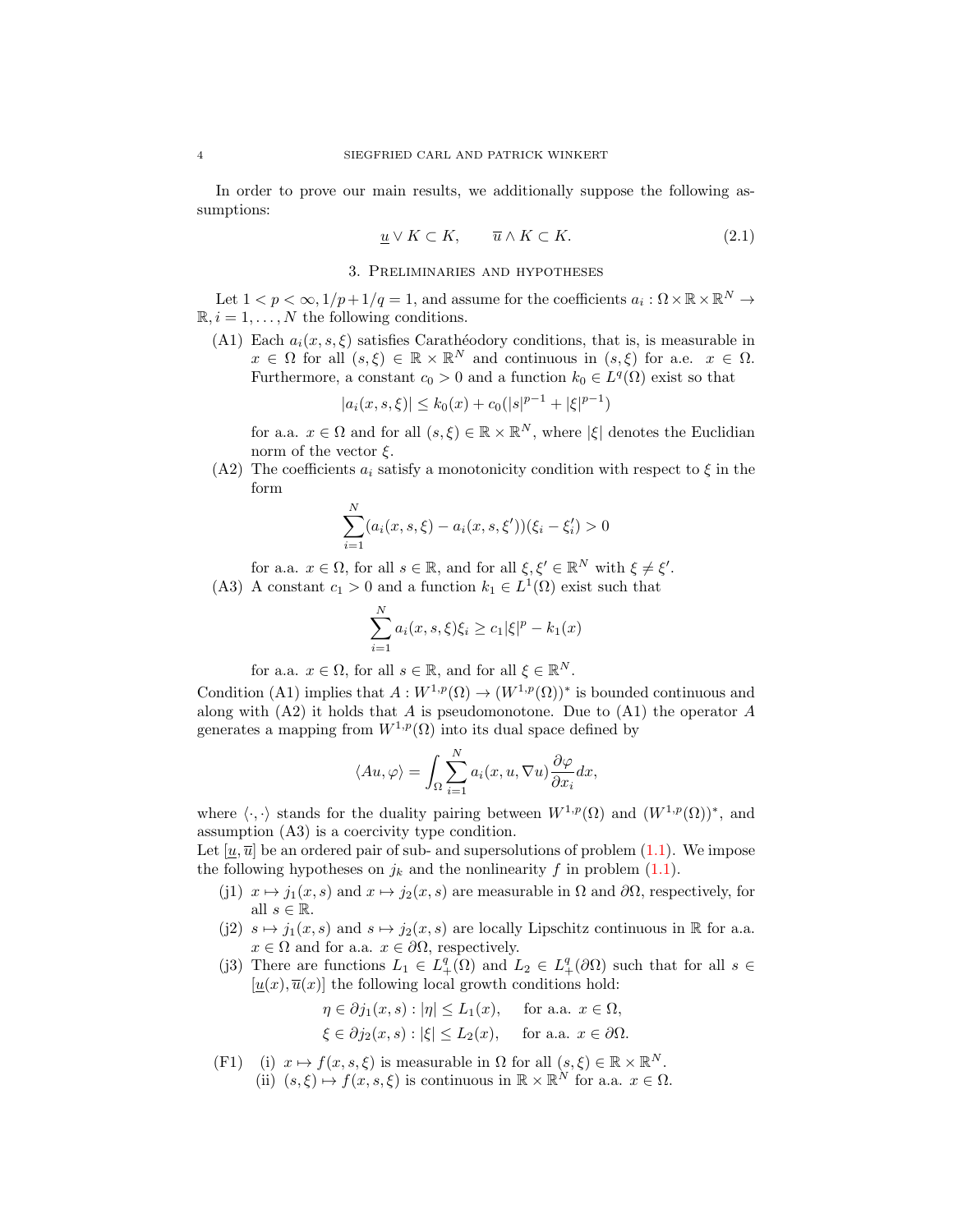(iii) There exist a constant  $c_2 > 0$  and a function  $k_3 \in L_+^q(\Omega)$  such that

<span id="page-4-1"></span><span id="page-4-0"></span>
$$
|f(x, s, \xi)| \le k_3(x) + c_2 |\xi|^{p-1}
$$

for a.a.  $x \in \Omega$ , for all  $\xi \in \mathbb{R}^N$ , and for all  $s \in [\underline{u}(x), \overline{u}(x)]$ .

Note that the associated Nemytskij operator F defined by  $F(u)(x) = f(x, u(x), \nabla u(x))$ is continuous and bounded from  $[\underline{u}, \overline{u}] \subset W^{1,p}(\Omega)$  to  $L^q(\Omega)$  (cf. [\[32\]](#page-25-13)). We recall that the normed space  $L^p(\Omega)$  is equipped with the natural partial ordering of functions defined by  $u \leq v$  if and only if  $v - u \in L^p_+(\Omega)$ , where  $L^p_+(\Omega)$  is the set of all nonnegative functions of  $L^p(\Omega)$ .

Based on an approach in  $[12]$ , the main idea in our considerations is to modify the functions  $j_k$ . First we set for  $k = 1, 2$ 

$$
\alpha_k(x) := \min\{\xi : \xi \in \partial j_k(x, \underline{u}(x))\}, \quad \beta_k(x) := \max\{\xi : \xi \in \partial j_k(x, \overline{u}(x))\}.
$$
 (3.1)

By means of [\(3.1\)](#page-4-0) we introduce the mappings  $\widetilde{j}_1 : \Omega \times \mathbb{R} \to \mathbb{R}$  and  $\widetilde{j}_2 : \partial \Omega \times \mathbb{R} \to \mathbb{R}$ defined by

$$
\widetilde{j}_k(x,s) = \begin{cases}\nj_k(x,\underline{u}(x)) + \alpha_k(x)(s - \underline{u}(x)), & \text{if } s < \underline{u}(x), \\
j_k(x,s), & \text{if } \underline{u}(x) \le s \le \overline{u}(x), \\
j_k(x,\overline{u}(x)) + \beta_k(x)(s - \overline{u}(x)), & \text{if } s > \overline{u}(x).\n\end{cases} \tag{3.2}
$$

The following lemma provides some properties of the functions  $\tilde{j}_1$  and  $\tilde{j}_2$ .

<span id="page-4-2"></span>**Lemma 3.1.** Let the assumptions in  $(j1)$ – $(j3)$  be satisfied. Then the modified functions  $\tilde{j}_1 : \Omega \times \mathbb{R} \to \mathbb{R}$  and  $\tilde{j}_2 : \partial \Omega \times \mathbb{R} \to \mathbb{R}$  have the following qualities.

- $(\tilde{j}1)$   $x \mapsto \tilde{j}_1(x, s)$  and  $x \mapsto \tilde{j}_2(x, s)$  are measurable in  $\Omega$  and  $\partial\Omega$ , respectively, for all  $s \in \mathbb{R}$  and  $s \mapsto \tilde{j}_1(x, s)$  and  $s \mapsto \tilde{j}_2(x, s)$  are locally Lipschitz continuous in  $\mathbb R$  for a.a.  $x \in \Omega$  and for a.a.  $x \in \partial\Omega$ , respectively.
- $(\tilde{j}2)$  Let  $\partial \tilde{j}_k(x, s)$  be Clarke's generalized gradient of  $s \mapsto \tilde{j}_k(x, s)$ . Then for all  $s \in \mathbb{R}$  the following estimates hold true:

$$
\eta \in \partial j_1(x, s) : |\eta| \le L_1(x), \text{ for a.a. } x \in \Omega,
$$
  

$$
\xi \in \partial \tilde{j}_2(x, s) : |\xi| \le L_2(x), \text{ for a.a. } x \in \partial \Omega.
$$

( $\tilde{j}$ 3) Clarke's generalized gradient of  $s \mapsto \tilde{j}_1(x, s)$  and  $s \mapsto \tilde{j}_2(x, s)$  are given by

$$
\widetilde{\partial}_{jk}(x,s) = \begin{cases}\n\alpha_k(x) & \text{if } s < \underline{u}(x), \\
\widehat{\partial}_{jk}(x,\underline{u}(x)) & \text{if } s = \underline{u}(x), \\
\partial_{jk}(x,s) & \text{if } \underline{u}(x) < s < \overline{u}(x), \\
\widehat{\partial}_{jk}(x,\overline{u}(x)) & \text{if } s = \overline{u}(x), \\
\beta_k(x) & \text{if } s > \overline{u}(x),\n\end{cases}
$$

and the inclusions  $\partial \widetilde{j}_k(x, \underline{u}(x)) \subset \partial j_k(x, \underline{u}(x))$  and  $\partial \widetilde{j}_k(x, \overline{u}(x)) \subset \partial j_k(x, \overline{u}(x))$ are valid for  $k = 1, 2$ .

*Proof.* With a view to the assumptions (j1)–(j3) and the definition of  $\tilde{j}_k$  in [\(3.2\)](#page-4-1), one verifies the lemma in few steps.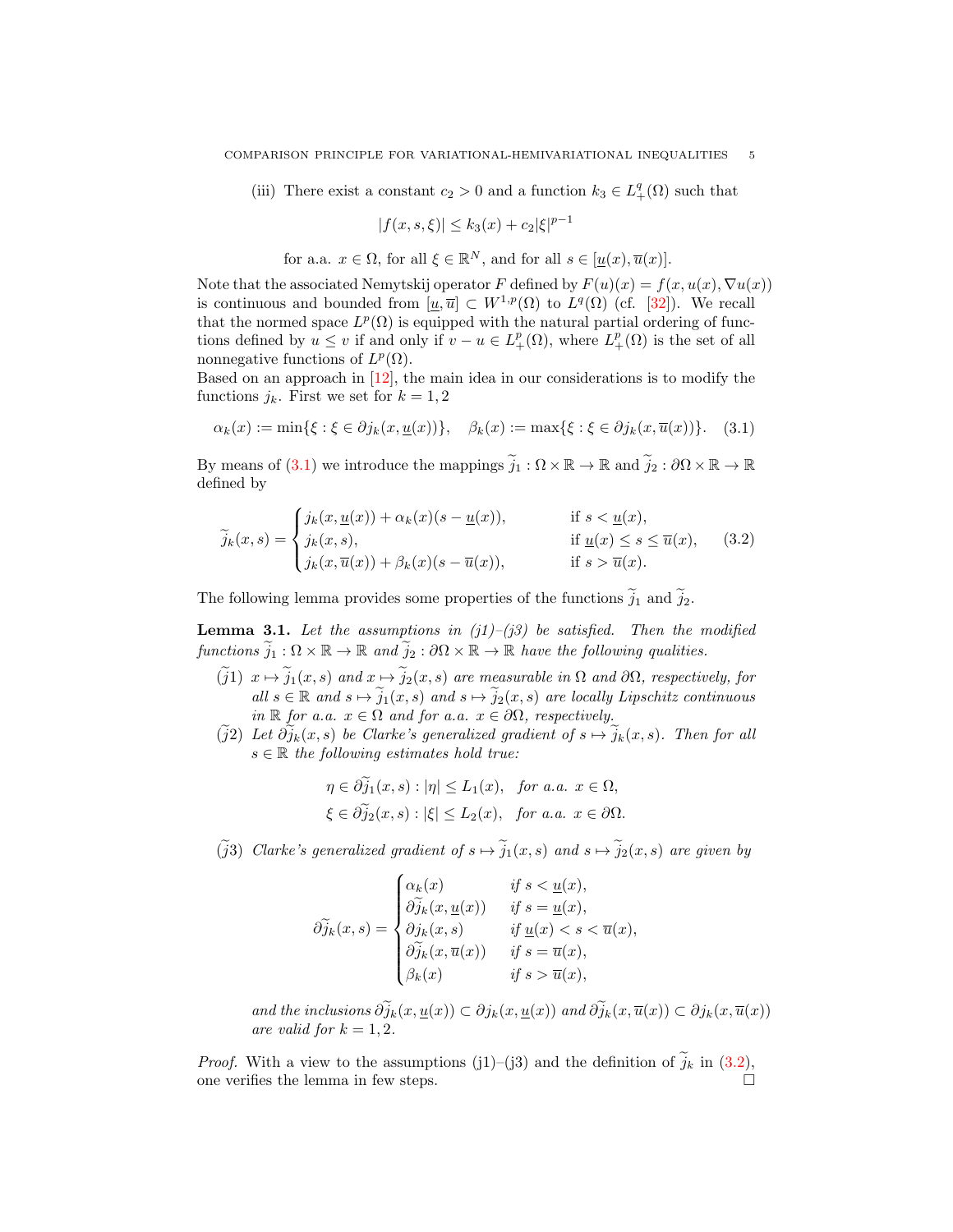With the aid of Lemma [3.1,](#page-4-2) we introduce the integral functionals  $J_1$  and  $J_2$ defined on  $L^p(\Omega)$  and  $L^p(\partial\Omega)$ , respectively, given by

<span id="page-5-1"></span>
$$
J_1(u) = \int_{\Omega} \tilde{j}_1(x, u(x)) dx, \quad u \in L^p(\Omega)
$$
  

$$
J_2(v) = \int_{\partial \Omega} \tilde{j}_2(x, v(x)) d\sigma, \quad v \in L^p(\partial \Omega).
$$

Due to the conditions  $(i1)$ – $(i2)$  and Lebourg's mean value theorem (see [\[16,](#page-24-0) Chapter 2), the functionals  $J_1: L^p(\Omega) \to \mathbb{R}$  and  $J_2: L^p(\partial\Omega) \to \mathbb{R}$  are well-defined and Lipschitz continuous on bounded sets of  $L^p(\Omega)$  and  $L^p(\partial\Omega)$ , respectively. This implies among others that Clarke's generalized gradients  $\partial J_1 : L^p(\Omega) \to 2^{L^q(\Omega)}$ and  $\partial J_2$ :  $L^p(\partial\Omega) \to 2^{L^q(\partial\Omega)}$  are well-defined, too. Furthermore, by means of Aubin-Clarke's theorem (see [\[16\]](#page-24-0)), for  $u \in L^p(\Omega)$  and  $v \in L^p(\partial\Omega)$  we get

$$
\eta \in \partial J_1(u) \Longrightarrow \eta \in L^q(\Omega) \text{ with } \eta(x) \in \partial \widetilde{j}_1(x, u(x)) \text{ for a.a. } x \in \Omega,
$$
  

$$
\xi \in \partial J_2(v) \Longrightarrow \xi \in L^q(\partial \Omega) \text{ with } \xi(x) \in \partial \widetilde{j}_2(x, v(x)) \text{ for a.a. } x \in \partial \Omega.
$$
 (3.3)

An important tool in our considerations is the following surjectivity result for multivalued pseudomonotone mappings perturbed by maximal monotone operators in reflexive Banach spaces.

<span id="page-5-0"></span>**Theorem 3.2.** Let X be a real reflexive Banach space with the dual space  $X^*$ ,  $\Phi: X \to 2^{X^*}$  a maximal monotone operator, and  $u_0 \in \text{dom}(\Phi)$ . Let  $A: X \to 2^{X^*}$ be a pseudomonotone operator, and assume that either  $A_{u_0}$  is quasibounded or  $\Phi_{u_0}$ is strongly quasibounded. Assume further that  $A: X \to 2^{X^*}$  is  $u_0$ -coercive, that is, there exists a real-valued function  $c : \mathbb{R}_+ \to \mathbb{R}$  with  $c(r) \to +\infty$  as  $r \to +\infty$  such that for all  $(u, u^*) \in \text{graph}(A)$  one has  $\langle u^*, u - u_0 \rangle \ge c(||u||_X) ||u||_X$ . Then  $A + \Phi$ is surjective, that is, range $(A + \Phi) = X^*$ .

The proof of the theorem can be found for example in [\[30,](#page-25-14) Theorem 2.12]. The notation  $A_{u_0}$  and  $\Phi_{u_0}$  stands for  $A_{u_0}(u) := A(u_0 + u)$  and  $\Phi_{u_0}(u) := \Phi(u_0 + u)$ , respectively. Note that any bounded operator is, in particular, also quasibounded and strongly quasibounded. For more details we refer to [\[30\]](#page-25-14). The next proposition provides a sufficient condition to prove the pseudomonotonicity of multivalued operators and plays an important part in our argumentations. The proof is presented, for example, in [\[30,](#page-25-14) Chapter 2].

**Proposition 3.3.** Let X be a reflexive Banach space, and assume that  $A: X \rightarrow$  $2^{X^*}$  satisfies the following conditions:

- (i) for each  $u \in X$  one has that  $A(u)$  is a nonempty, closed and convex subset of  $X^*$ ;
- (ii)  $A: X \to 2^{X^*}$  is bounded;
- (iii) if  $u_n \rightharpoonup u$  in X and  $u_n^* \rightharpoonup u^*$  in  $X^*$  with  $u_n^* \in A(u_n)$  and if  $\limsup \langle u_n^*, u_n$  $u \geq 0$ , then  $u^* \in A(u)$  and  $\langle u_n^*, u_n \rangle \to \langle u^*, u \rangle$ .

Then the operator  $A: X \to 2^{X^*}$  is pseudomonotone.

We denote by  $i^*: L^q(\Omega) \to (W^{1,p}(\Omega))^*$  and  $\gamma^*: L^q(\partial \Omega) \to (W^{1,p}(\Omega))^*$  the adjoint operators of the imbedding  $i: W^{1,p}(\Omega) \to L^p(\Omega)$  and the trace operator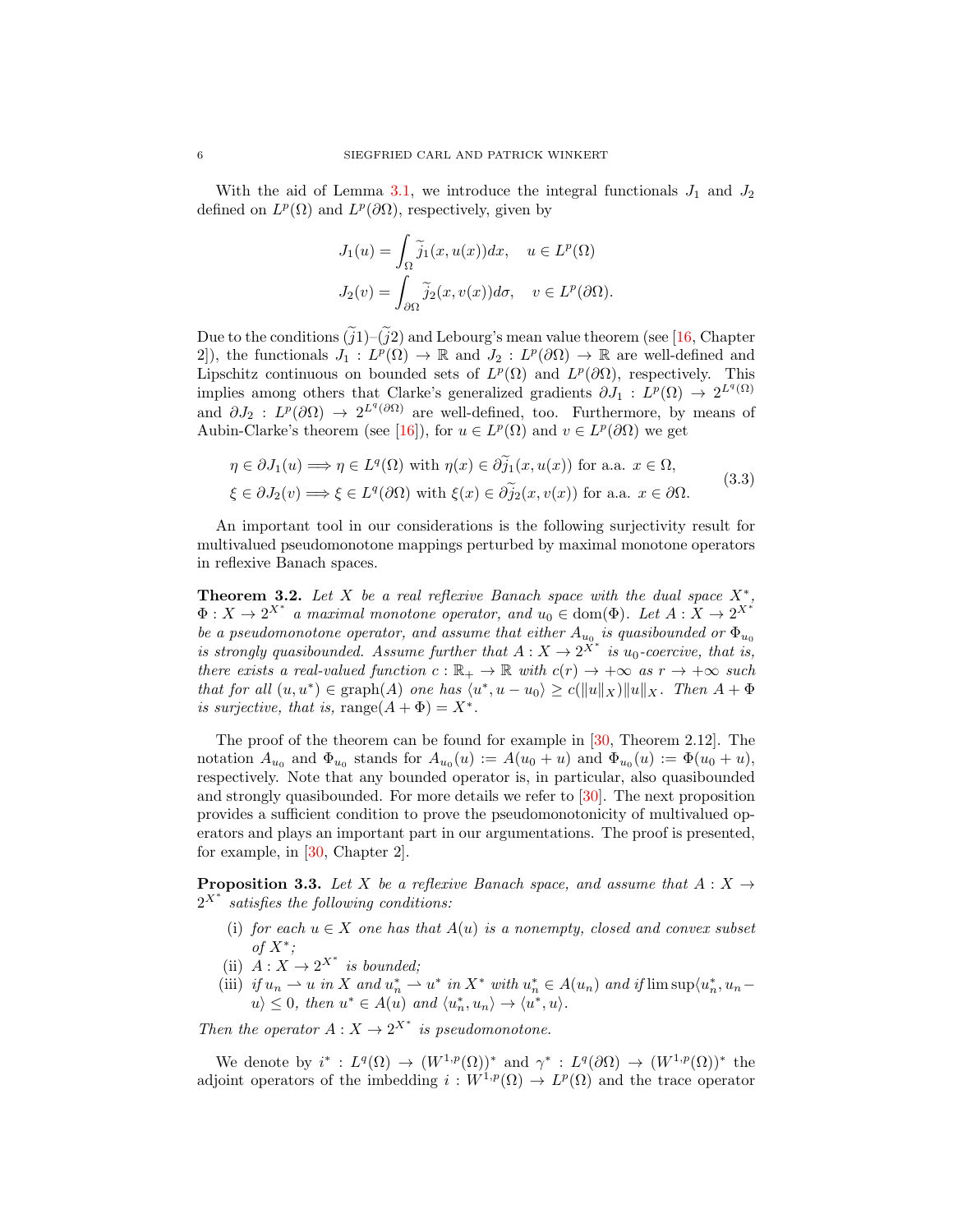$\gamma: W^{1,p}(\Omega) \to L^p(\partial\Omega)$ , respectively, given by

<span id="page-6-3"></span>
$$
\langle i^*\eta, \varphi \rangle = \int_{\Omega} \eta \varphi dx, \quad \forall \varphi \in W^{1,p}(\Omega),
$$

$$
\langle \gamma^* \xi, \varphi \rangle = \int_{\partial \Omega} \xi \gamma \varphi d\sigma, \quad \forall \varphi \in W^{1,p}(\Omega).
$$

Next, we introduce the following multivalued operators:

$$
\Phi_1(u) := (i^* \circ \partial J_1 \circ i)(u), \qquad \Phi_2(u) := (\gamma^* \circ \partial J_2 \circ \gamma)(u), \tag{3.4}
$$

where  $i, i^*, \gamma, \gamma^*$  are defined as mentioned above. The operators  $\Phi_k, k = 1, 2$ , have the following properties (see e.g. [\[5,](#page-24-3) Lemma 3.1 and Lemma 3.2]).

<span id="page-6-1"></span>**Lemma 3.4.** The multivalued operators  $\Phi_1 : W^{1,p}(\Omega) \to 2^{(W^{1,p}(\Omega))^*}$  and  $\Phi_2$ :  $W^{1,p}(\Omega) \to 2^{(W^{1,p}(\Omega))^*}$  are bounded and pseudomonotone.

Let  $b : \Omega \times \mathbb{R} \to \mathbb{R}$  be the cutoff function related to the given ordered pair  $u, \overline{u}$ of sub- and supersolutions defined by

$$
b(x,s) = \begin{cases} (s - \overline{u}(x))^{p-1}, & \text{if } s > \overline{u}(x), \\ 0, & \text{if } \underline{u}(x) \le s \le \overline{u}(x), \\ -(\underline{u}(x) - s)^{p-1}, & \text{if } s < \underline{u}(x). \end{cases}
$$
(3.5)

Clearly, the mapping  $b$  is a Caratheodory function satisfying the growth condition

<span id="page-6-4"></span><span id="page-6-0"></span>
$$
|b(x,s)| \le k_4(x) + c_3|s|^{p-1} \tag{3.6}
$$

for a.a.  $x \in \Omega$ , for all  $s \in \mathbb{R}$ , where  $k_4 \in L_+^q(\Omega)$  and  $c_3 > 0$ . Furthermore, elementary calculations show the following estimate

$$
\int_{\Omega} b(x, u(x))u(x)dx \ge c_4 \|u\|_{L^p(\Omega)}^p - c_5, \quad \forall u \in L^p(\Omega),\tag{3.7}
$$

where  $c_4$  and  $c_5$  are some positive constants. Due to  $(3.6)$  the associated Nemytskij operator  $B: L^p(\Omega) \to L^q(\Omega)$  defined by

<span id="page-6-5"></span><span id="page-6-2"></span>
$$
Bu(x) = b(x, u(x))
$$
\n(3.8)

is bounded and continuous. Since the embedding  $i: W^{1,p}(\Omega) \to L^p(\Omega)$  is compact, the composed operator  $\widehat{B} := i^* \circ B \circ i : W^{1,p}(\Omega) \to (W^{1,p}(\Omega))^*$  is completely continuous.

For  $u \in W^{1,p}(\Omega)$ , we define the truncation operator T with respect to the functions  $\underline{u}$  and  $\overline{u}$  given by

$$
Tu(x) = \begin{cases} \overline{u}(x), & \text{if } u(x) > \overline{u}(x), \\ u(x), & \text{if } \underline{u}(x) \le u(x) \le \overline{u}(x), \\ \underline{u}(x), & \text{if } u(x) < \underline{u}(x). \end{cases}
$$

The mapping T is continuous and bounded from  $W^{1,p}(\Omega)$  into  $W^{1,p}(\Omega)$  which follows from the fact that the functions  $min(\cdot, \cdot)$  and  $max(\cdot, \cdot)$  are continuous from  $W^{1,p}(\Omega)$  to itself and that T can be represented as  $Tu = \max(u, \underline{u}) + \min(u, \overline{u}) - u$ (cf. [\[22\]](#page-25-15)). Let  $F \circ T$  be the composition of the Nemytskij operator  $F$  and  $T$  given by

$$
(F \circ T)(u)(x) = f(x, Tu(x), \nabla Tu(x)).
$$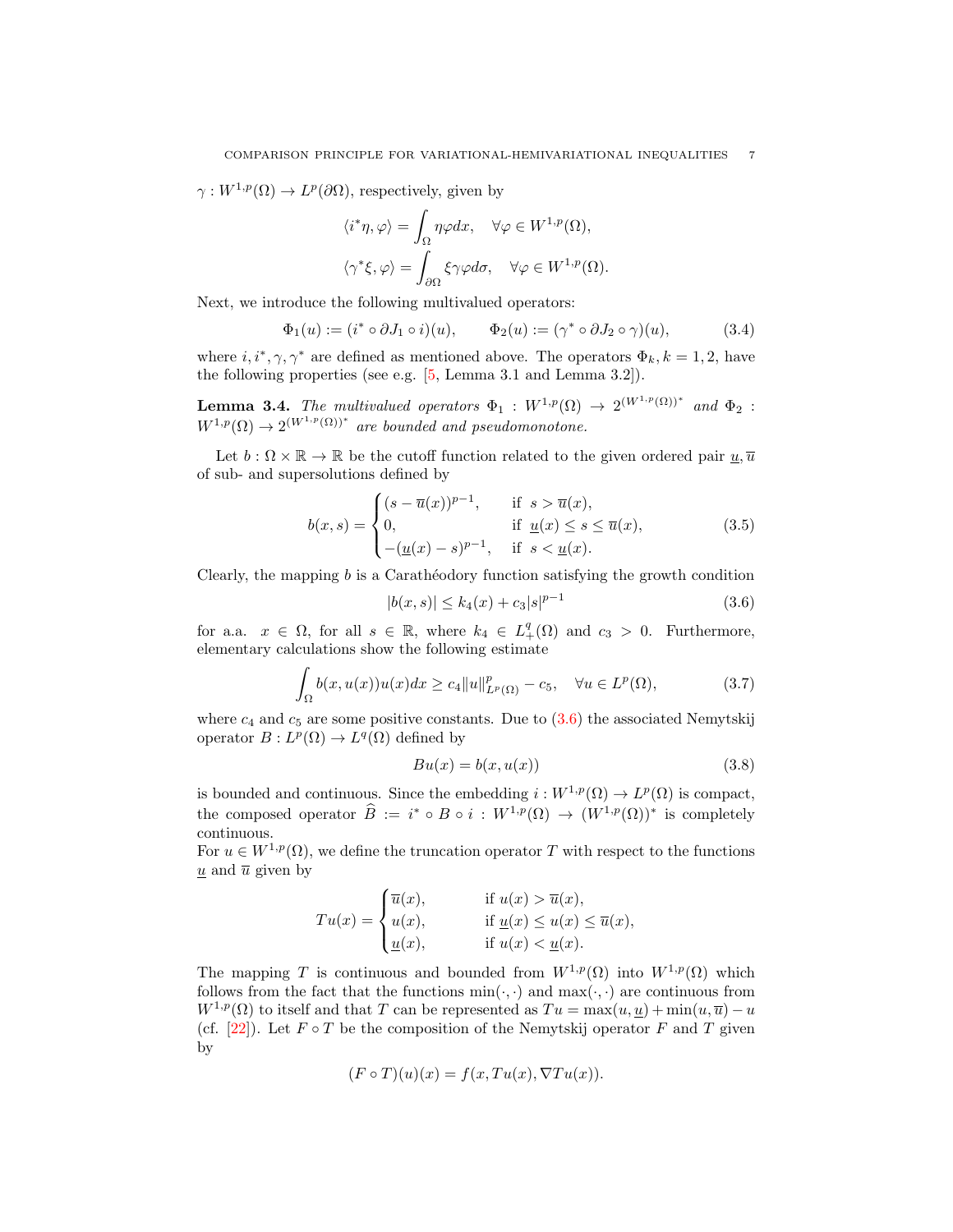Due to hypothesis (F1)(iii), the mapping  $F \circ T : W^{1,p}(\Omega) \to L^q(\Omega)$  is bounded and continuous. We set  $\widehat{F}$  :  $i^* \circ (F \circ T) : W^{1,p}(\Omega) \to (W^{1,p}(\Omega))^*$ , and consider the multivalued operator

$$
\widetilde{A} = A_T u + \widehat{F} + \lambda \widehat{B} + \Phi_1 + \Phi_2 : W^{1,p}(\Omega) \to 2^{(W^{1,p}(\Omega))^*},
$$
\n(3.9)

where  $\lambda$  is a constant specified later, and the operator  $A_T$  is given by

<span id="page-7-2"></span>
$$
\langle A_T u, \varphi \rangle = -\sum_{i=1}^N \int_{\Omega} a_i(x, Tu, \nabla u) \frac{\partial \varphi}{\partial x_i} dx.
$$

We are going to prove the following properties for the operator  $\widetilde{A}$ .

<span id="page-7-3"></span>**Lemma 3.5.** The operator  $\widetilde{A}: W^{1,p}(\Omega) \to 2^{(W^{1,p}(\Omega))^*}$  is bounded, pseudomonotone, and coercive for  $\lambda$  sufficiently large.

*Proof.* The boundedness of  $\widetilde{A}$  follows directly from the boundedness of the specific operators  $A_T$ ,  $\widehat{F}, \widehat{B}, \Phi_1$  and  $\Phi_2$ . As seen above, the operator  $\widehat{B}$  is completely continuous and thus pseudomonotone. The elliptic operator  $A_T + \widehat{F}$  is pseudomonotone because of hypotheses  $(A1)$ ,  $(A2)$ , and  $(F1)$ , and in view of Lemma [3.4](#page-6-1) the operators  $\Phi_1$  and  $\Phi_2$  are bounded and pseudomonotone as well. Since pseudomonotonicity is invariant under addition, we conclude that  $\widetilde{A}: W^{1,p}(\Omega) \to 2^{(W^{1,p}(\Omega))^*}$  is bounded and pseudomonotone. To prove the coercivity of  $\widetilde{A}$ , we have to find the existence of a real-valued function  $c : \mathbb{R}_+ \to \mathbb{R}$  satisfying

<span id="page-7-1"></span><span id="page-7-0"></span>
$$
\lim_{s \to +\infty} c(s) = +\infty,\tag{3.10}
$$

such that for all  $u \in W^{1,p}(\Omega)$  and  $u^* \in \widetilde{A}(u)$  the following holds

$$
\langle u^*, u - u_0 \rangle \ge c(||u||_{W^{1,p}(\Omega)}) ||u||_{W^{1,p}(\Omega)},
$$
\n(3.11)

for some  $u_0 \in K$ . Let  $u^* \in \tilde{A}(u)$ , that is,  $u^*$  is of the form

$$
u^* = (A_T + \widehat{F} + \lambda \widehat{B})(u) + i^* \eta + \gamma^* \xi,
$$

where  $\eta \in L^q(\Omega)$  with  $\eta(x) \in \partial \widetilde{j}_1(x, u(x))$  for a.a.  $x \in \Omega$  and  $\xi \in L^q(\partial \Omega)$  with  $\xi(x) \in \partial \widetilde{j}_2(x, u(x))$  for a.a.  $x \in \partial \Omega$ . Applying (A1), (A3), (F1)(iii), [\(3.7\)](#page-6-2), and ( $\widetilde{j}_2$ ),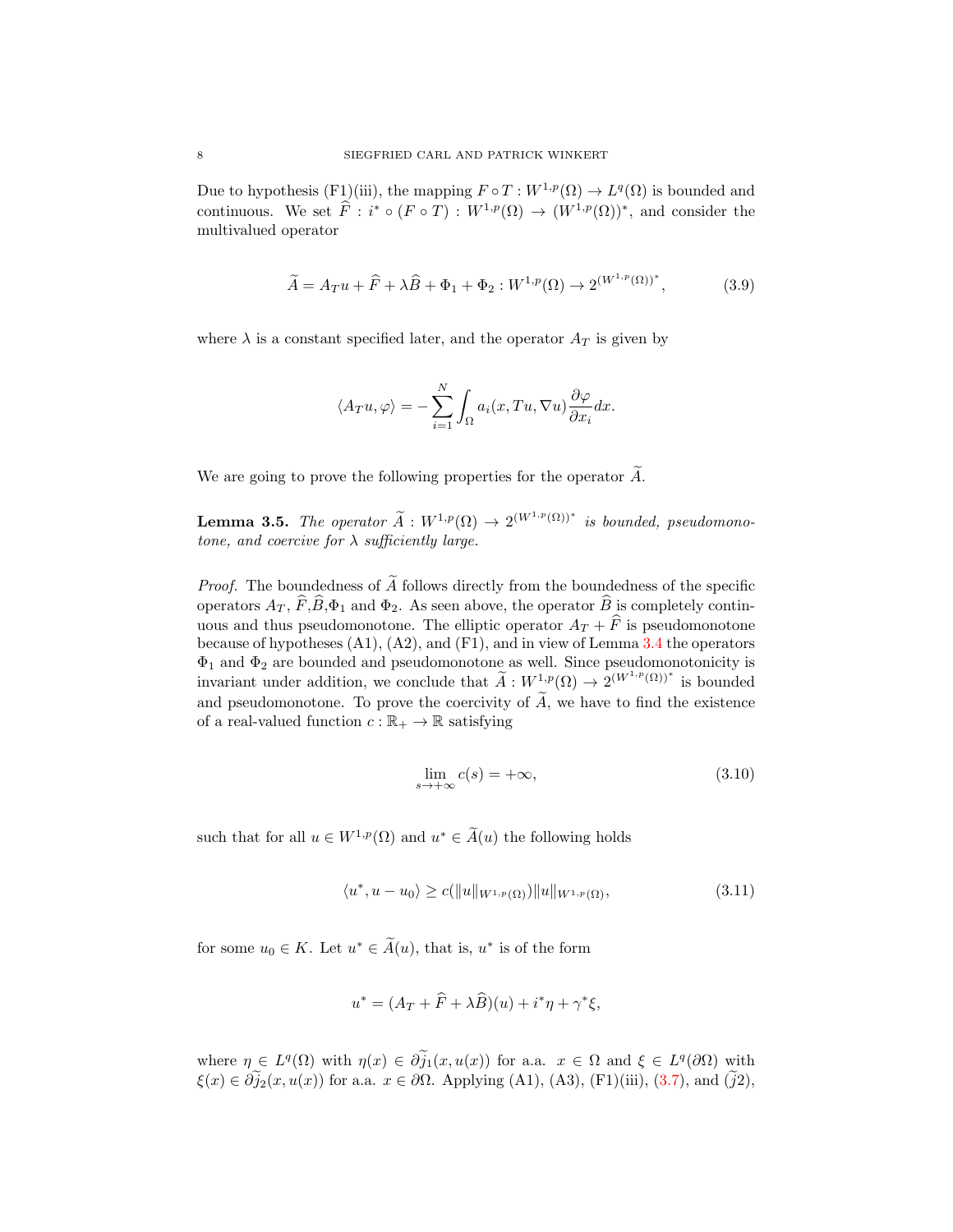the trace operator  $\gamma: W^{1,p}(\Omega) \to L^p(\partial\Omega)$  and Young's inequality yield

$$
\langle u^*, u - u_0 \rangle
$$
  
=\langle (A<sub>T</sub> +  $\hat{F}$  +  $\lambda \hat{B}$ )(u) +  $i^* \eta + \gamma^* \xi$ , u – u<sub>0</sub>\rangle  
=  $\int_{\Omega} \sum_{i=1}^{N} a_i (x, Tu, \nabla u) \frac{\partial u - \partial u_0}{\partial x_i} dx$   
+  $\int_{\Omega} (f(\cdot, Tu, \nabla Tu)(u - u_0) + \lambda b(x, u)(u - u_0)) dx$   
+  $\int_{\Omega} \eta (u - u_0) dx + \int_{\partial \Omega} \xi \gamma (u - u_0) d\sigma$   
 $\geq c_1 ||\nabla u||_{L^p(\Omega)}^p - ||k_1||_{L^1(\Omega)} - d_1 ||u||_{L^p(\Omega)}^{p-1} - d_2 ||\nabla u||_{L^p(\Omega)}^{p-1} - d_3$   
-  $\varepsilon ||\nabla u||_{L^p(\Omega)}^p - c(\varepsilon) ||u||_{L^p(\Omega)}^p - d_5 ||u||_{L^p(\Omega)} - d_6 ||\nabla u||_{L^p(\Omega)}^{p-1} - d_7$   
+  $\lambda c_4 ||u||_{L^p(\Omega)}^p - \lambda c_5 - d_8 - d_9 ||u||_{L^p(\Omega)}^p - d_{10} ||u||_{L^p(\Omega)} - d_{11}$   
-  $d_{12} ||u||_{L^p(\partial \Omega)} - d_{13}$   
=  $(c_1 - \varepsilon) ||\nabla u||_{L^p(\Omega)}^p + (\lambda c_4 - c(\varepsilon)) ||u||_{L^p(\Omega)}^p - d_{14} ||\nabla u||_{L^p(\Omega)}^{p-1} - d_{15} ||u||_{L^p(\Omega)}^{p-1}$   
-  $d_{16} ||u||_{L^p(\Omega)} - d_{17}$ ,

where  $d_i$  are some positive constants. Choosing  $\varepsilon < c_1$  and  $\lambda$  such that  $\lambda > c(\varepsilon)/c_4$ yields the estimate

$$
\langle u^*, u - u_0 \rangle \ge d_{18} \|u\|_{W^{1,p}(\Omega)}^p - d_{19} \|u\|_{W^{1,p}(\Omega)}^{p-1} - d_{20} \|u\|_{W^{1,p}(\Omega)} - d_{21}.
$$

Setting  $c(s) = d_{18} s^{p-1} - d_{19} s^{p-2} - d_{20} - d_{21}/s$  for  $s > 0$  and  $c(0) = 0$  provides the estimate in  $(3.11)$  satisfying  $(3.10)$ . This proves the coercivity of A and completes the proof of the lemma.  $\Box$ 

## 4. Main results

<span id="page-8-2"></span><span id="page-8-0"></span>**Theorem 4.1.** Let hypotheses  $(A1)$ – $(A3)$ , $(j1)$ – $(j3)$ , and  $(F1)$  be satisfied, and assume the existence of sub- and supersolutions  $\underline{u}$  and  $\overline{u}$ , respectively, satisfying  $\underline{u} \leq \overline{u}$ and [\(2.1\)](#page-3-0). Then, there exists a solution of [\(1.1\)](#page-0-0) in the order interval  $[\underline{u}, \overline{u}]$ .

*Proof.* Let  $I_K : W^{1,p}(\Omega) \to \mathbb{R} \cup \{+\infty\}$  be the indicator function corresponding to the closed convex set  $K \neq \emptyset$  given by

<span id="page-8-1"></span>
$$
I_K(u) = \begin{cases} 0, & \text{if } u \in K, \\ +\infty, & \text{if } u \notin K, \end{cases}
$$

which is known to be proper, convex, and lower semicontinuous. The variational-hemivariational inequality [\(1.1\)](#page-0-0) can be rewritten as follows. Find  $u \in K$  such that

$$
\langle Au + F(u), v - u \rangle + I_K(v) - I_K(u) + \int_{\Omega} j_1^o(\cdot, u; v - u) dx + \int_{\partial\Omega} j_2^o(\cdot, \gamma u; \gamma v - \gamma u) d\sigma \ge 0, \quad \forall v \in W^{1, p}(\Omega)
$$
\n(4.1)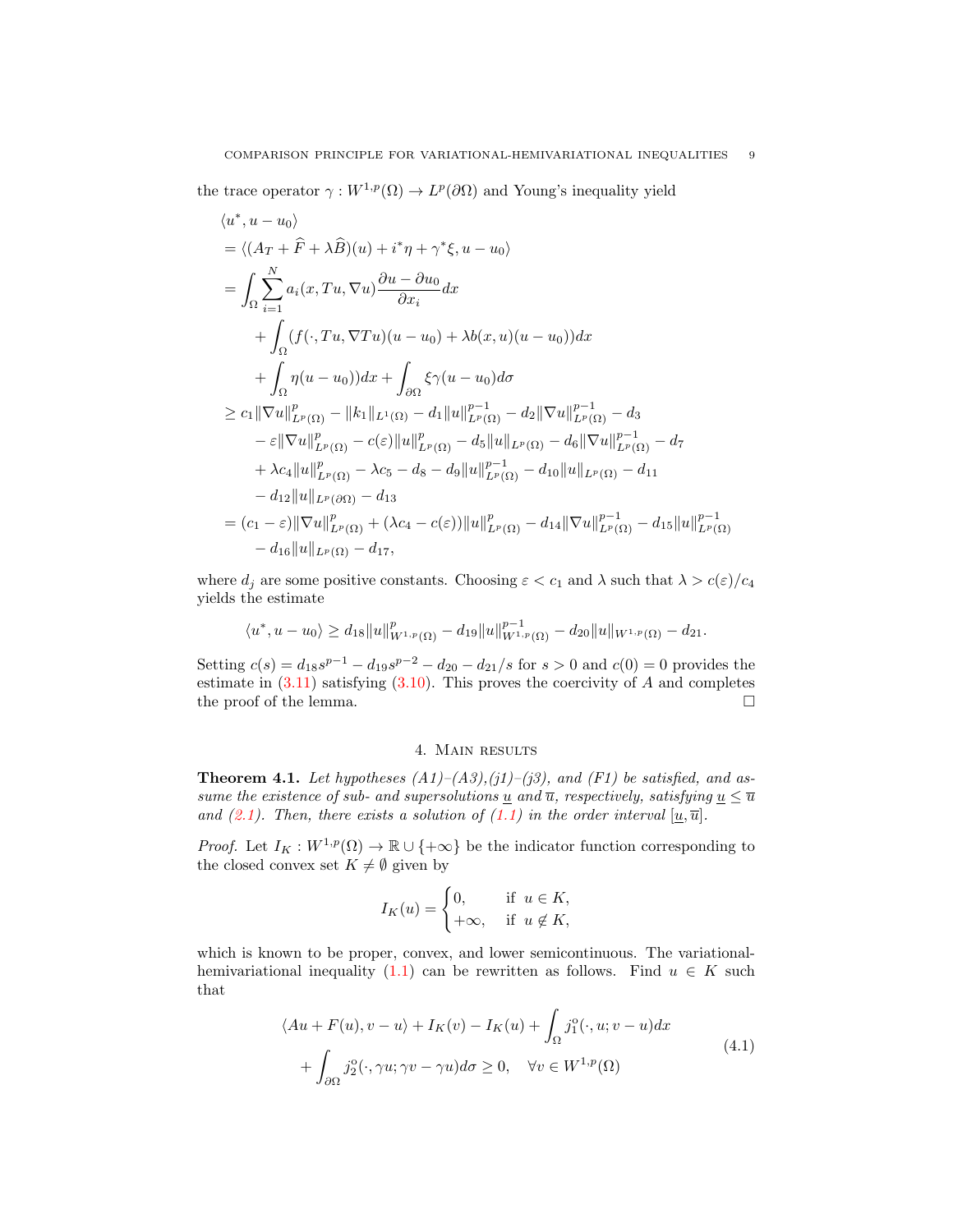By using the operators  $A_T, \widehat{F}, \widehat{B}$  and the functions  $\widetilde{j}_1, \widetilde{j}_2$  introduced in Section [3,](#page-3-1) we consider the following auxiliary problem. Find  $u \in K$  such that

$$
\langle A_T u + \widehat{F}(u) + \lambda \widehat{B}(u), v - u \rangle + I_K(v) - I_K(u) + \int_{\Omega} \widetilde{j}_1^o(\cdot, u; v - u) dx + \int_{\partial \Omega} \widetilde{j}_2^o(\cdot, \gamma u; \gamma v - \gamma u) d\sigma \ge 0,
$$
\n(4.2)

for all  $v \in W^{1,p}(\Omega)$ . Consider now the multivalued operator

<span id="page-9-3"></span>
$$
\widetilde{A} + \partial I_K : W^{1,p}(\Omega) \to 2^{(W^{1,p}(\Omega))^*},
$$

where  $\widetilde{A}$  is as in [\(3.9\)](#page-7-2), and  $\partial I_K : W^{1,p}(\Omega) \to 2^{(W^{1,p}(\Omega))^*}$  is the subdifferential of the indicator function  $I_K$  which is known to be a maximal monotone operator (cf.  $[30, Page 20]$  $[30, Page 20]$ ). Lemma [3.5](#page-7-3) provides that  $\widetilde{A}$  is bounded, pseudomonotone, and coercive. Applying Theorem [3.2](#page-5-0) proves the surjectivity of  $\ddot{A} + \partial I_K$  meaning that range( $\widetilde{A} + \partial I_K$ ) =  $(W^{1,p}(\Omega))^*$ . Since  $0 \in (W^{1,p}(\Omega))^*$ , there exist a solution  $u \in K$ of the inclusion

<span id="page-9-4"></span><span id="page-9-0"></span>
$$
\tilde{A}(u) + \partial I_K(u) \ni 0. \tag{4.3}
$$

This implies the existence of  $\eta^* \in \Phi_1(u), \xi^* \in \Phi_2(u)$ , and  $\theta^* \in \partial I_K(u)$  such that

$$
A_T u + \widehat{F}(u) + \lambda \widehat{B}(u) + \eta^* + \xi^* + \theta^* = 0, \quad \text{in } (W^{1,p}(\Omega))^*,
$$
 (4.4)

where it holds in view of  $(3.3)$  and  $(3.4)$  that

<span id="page-9-2"></span><span id="page-9-1"></span>
$$
\eta^* = i^* \eta \text{ and } \xi^* = \gamma^* \xi
$$

with

$$
\eta \in L^{q}(\Omega), \ \eta(x) \in \partial \widetilde{j}_{1}(x, u(x)) \quad \text{ as well as } \quad \xi \in L^{q}(\partial \Omega), \ \xi(x) \in \partial \widetilde{j}_{2}(x, \gamma u(x)).
$$
  
Due to the Definition of Clarke's generalized gradient  $\partial \widetilde{j}_{k}(\cdot, u), k = 1, 2$ , one gets

$$
\langle \eta^*, \varphi \rangle = \int_{\Omega} \eta(x) \varphi(x) dx \le \int_{\Omega} \tilde{j}_1^{\circ}(x, u(x); \varphi(x)) dx, \quad \forall \varphi \in W^{1, p}(\Omega),
$$
  

$$
\langle \xi^*, \varphi \rangle = \int_{\partial \Omega} \xi(x) \gamma \varphi(x) d\sigma \le \int_{\partial \Omega} \tilde{j}_2^{\circ}(x, \gamma u(x); \gamma \varphi(x)) d\sigma, \quad \forall \varphi \in W^{1, p}(\Omega).
$$
 (4.5)

Moreover, we have the following estimate:

$$
\langle \theta^*, v - u \rangle \le I_K(v) - I_K(u), \quad \forall v \in W^{1,p}(\Omega). \tag{4.6}
$$

From [\(4.4\)](#page-9-0) we conclude

$$
\langle A_T u + \widehat{F}(u) + \lambda \widehat{B}(u) + \eta^* + \xi^* + \theta^*, \varphi \rangle = 0, \quad \forall \varphi \in W^{1,p}(\Omega).
$$

Using the estimates in [\(4.5\)](#page-9-1) and [\(4.6\)](#page-9-2) to the equation above where  $\varphi$  is replaced by  $v - u$ , yields for all  $v \in W^{1,p}(\Omega)$ 

$$
0 = \langle A_T - \Delta_p u + \widehat{F}(u) + \lambda \widehat{B}(u) + \eta^* + \xi^* + \theta^*, v - u \rangle
$$
  
\n
$$
\leq \langle A_T u + \widehat{F}(u) + \lambda \widehat{B}(u), v - u \rangle + I_K(v) - I_K(u)
$$
  
\n
$$
+ \int_{\Omega} \widetilde{j}_1^o(\cdot, u; v - u) dx + \int_{\partial \Omega} \widetilde{j}_2^o(\cdot, \gamma u; \gamma v - \gamma u) d\sigma.
$$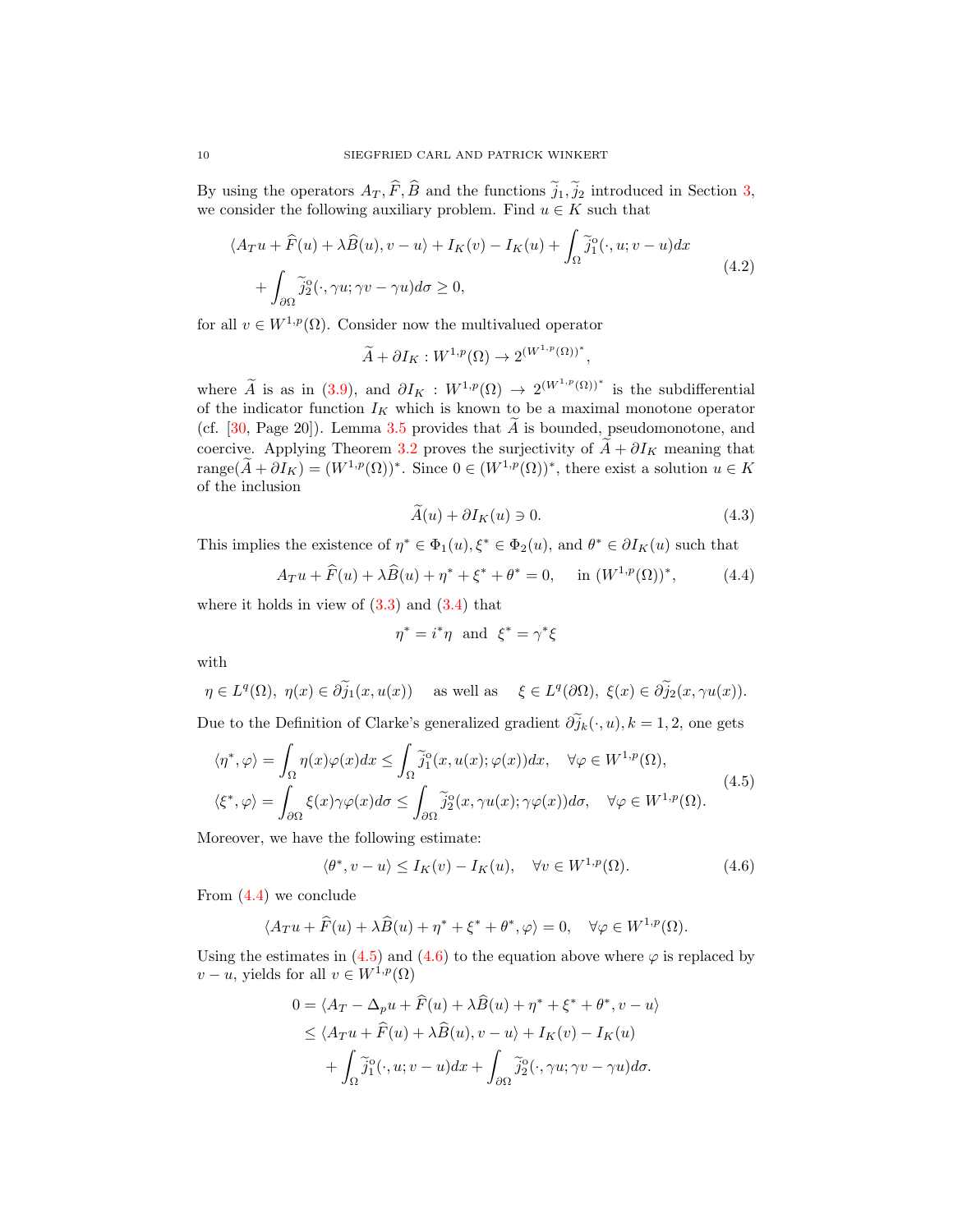Hence, we obtain a solution  $u$  of the auxiliary problem  $(4.2)$  which is equivalent to the problem. Find  $u \in K$  such that

<span id="page-10-0"></span>
$$
\langle A_T u + \widehat{F}(u) + \lambda \widehat{B}(u), v - u \rangle + \int_{\Omega} \widetilde{j}_1^o(\cdot, u; v - u) dx + \int_{\partial \Omega} \widetilde{j}_2^o(\cdot, \gamma u; \gamma v - \gamma u) d\sigma \ge 0, \quad \forall v \in K.
$$
 (4.7)

In the next step we have to show that any solution u of [\(4.7\)](#page-10-0) belongs to  $[\underline{u}, \overline{u}]$ . By Definition [2.2](#page-2-2) and by choosing  $w = \overline{u} \vee u = \overline{u} + (u - \overline{u})^+ \in \overline{u} \vee K$ , we obtain

$$
\langle A\overline{u} + F(\overline{u}), (u - \overline{u})^+ \rangle + \int_{\Omega} j_1^{\circ}(\cdot, \overline{u}; (u - \overline{u})^+) dx + \int_{\partial\Omega} j_2^{\circ}(\cdot, \gamma \overline{u}; \gamma (u - \overline{u})^+) d\sigma \ge 0,
$$

and selecting  $v = \overline{u} \wedge u = u - (u - \overline{u})^+ \in K$  in [\(4.7\)](#page-10-0) provides

$$
\langle A_T u + \widehat{F}(u) + \lambda \widehat{B}(u), -(u - \overline{u})^+ \rangle + \int_{\Omega} \widetilde{j}_1^o(\cdot, u; -(u - \overline{u})^+) dx
$$
  
+ 
$$
\int_{\partial \Omega} \widetilde{j}_2^o(\cdot, \gamma u; -\gamma (u - \overline{u})^+) d\sigma \ge 0.
$$

Adding these inequalities yields

<span id="page-10-1"></span>
$$
\sum_{i=1}^{N} \int_{\Omega} (a_i(x, \overline{u}, \nabla \overline{u}) - a_i(x, Tu, \nabla u)) \frac{\partial (u - \overline{u})^+}{\partial x_i} dx \n+ \int_{\Omega} (F(\overline{u}) - (F \circ T)(u))(u - \overline{u})^+ dx \n+ \int_{\Omega} (j_1^o(\cdot, \overline{u}; 1) + \tilde{j}_1^o(\cdot, u; -1))(u - \overline{u})^+ dx \n+ \int_{\partial \Omega} (j_2^o(\cdot, \gamma \overline{u}; 1) + \tilde{j}_2^o(\cdot, \gamma u; -1)) \gamma (u - \overline{u})^+ d\sigma \n\geq \lambda \int_{\Omega} B(u)(u - \overline{u})^+ dx.
$$
\n(4.8)

Let us analyze the specific integrals in  $(4.8)$ . By using  $(A2)$  and the definition of the truncation operator, we obtain

<span id="page-10-2"></span>
$$
\int_{\Omega} (a_i(x, \overline{u}, \nabla \overline{u}) - a_i(x, Tu, \nabla u)) \frac{\partial (u - \overline{u})^+}{\partial x_i} dx \le 0,
$$
\n
$$
\int_{\Omega} (F(\overline{u}) - (F \circ T)(u))(u - \overline{u})^+ dx = 0.
$$
\n(4.9)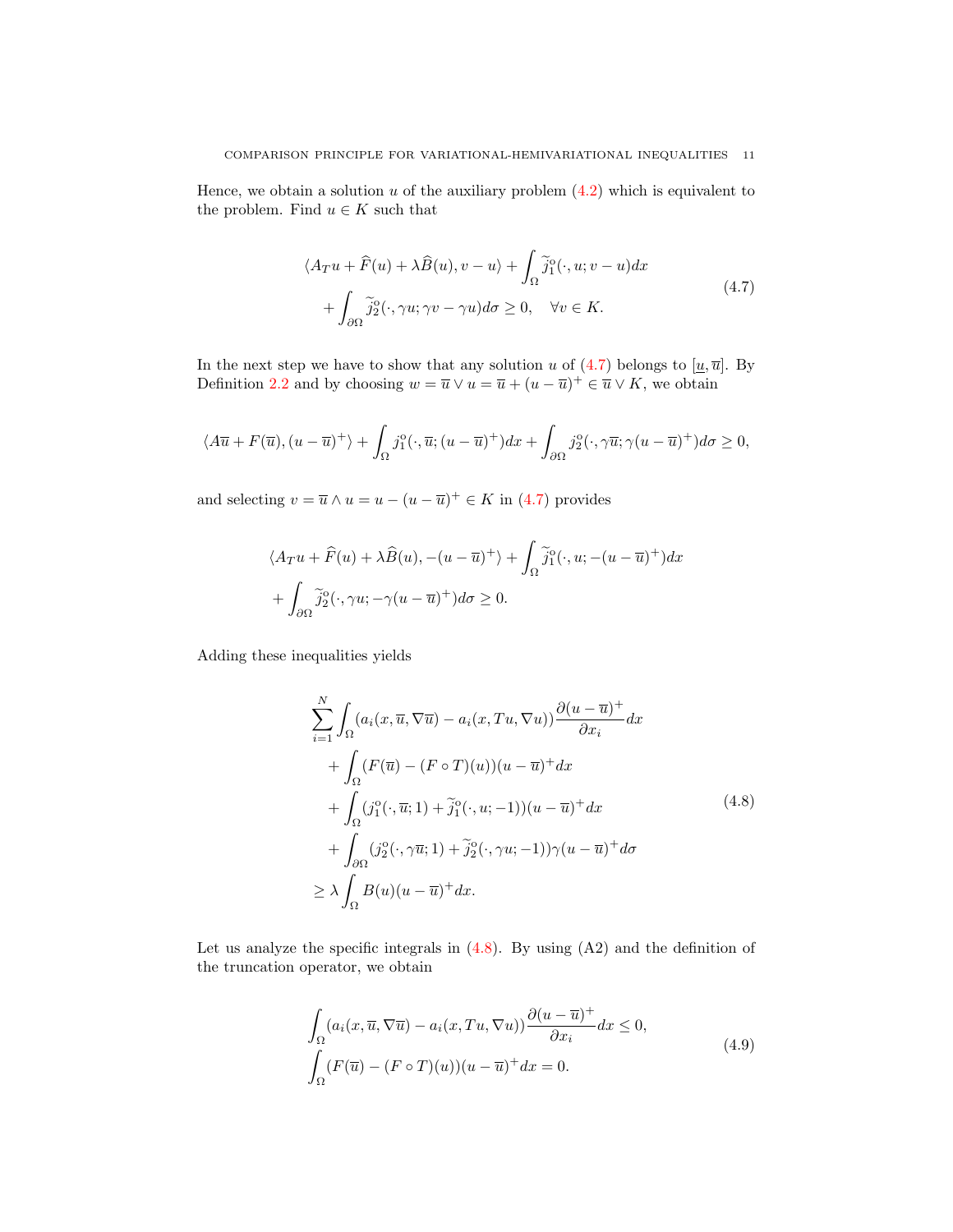Furthermore, we consider the third integral of  $(4.8)$  in case  $u > \overline{u}$ , otherwise it would be zero. Applying  $(1.4)$  and  $(3.2)$  proves

$$
\tilde{j}_{1}^{0}(x, u(x); -1)
$$
\n
$$
= \limsup_{s \to u(x), t \downarrow 0} \frac{\tilde{j}_{1}(x, s - t) - \tilde{j}_{1}(x, s)}{t}
$$
\n
$$
= \limsup_{s \to u(x), t \downarrow 0} \frac{j_{1}(x, \overline{u}(x)) + \beta_{1}(x)(s - t - \overline{u}(x)) - j_{1}(x, \overline{u}(x)) - \beta_{1}(x)(s - \overline{u}(x))}{t}
$$
\n
$$
= \limsup_{s \to u(x), t \downarrow 0} \frac{-\beta_{1}(x)t}{t}
$$
\n
$$
= -\beta_{1}(x).
$$
\n(4.10)

Proposition 2.1.2 in  $[16]$  along with  $(3.1)$  shows

<span id="page-11-1"></span><span id="page-11-0"></span>
$$
j_1^{\circ}(x,\overline{u}(x);1) = \max\{\xi : \xi \in \partial j_1(x,\overline{u}(x))\} = \beta_1(x). \tag{4.11}
$$

In view of  $(4.10)$  and  $(4.11)$  we obtain

$$
\int_{\Omega} (j_1^o(\cdot, \overline{u}; 1) + \tilde{j}_1^o(\cdot, u; -1))(u - \overline{u})^+ dx = \int_{\Omega} (\beta_1(x) - \beta_1(x))(u - \overline{u})^+ dx = 0,
$$
\n(4.12)

and analog to this calculation

$$
\int_{\partial\Omega} (j_2^o(\cdot,\gamma\overline{u};1) + \tilde{j}_2^o(\cdot,\gamma u;-1))\gamma(u-\overline{u})^+d\sigma = 0.
$$
 (4.13)

Due to  $(4.9)$ ,  $(4.12)$  and  $(4.13)$ , we immediately realize that the left-hand side in [\(4.8\)](#page-10-1) is nonpositive. Thus, we have

<span id="page-11-3"></span><span id="page-11-2"></span>
$$
0 \ge \lambda \int_{\Omega} B(u)(u - \overline{u})^{+} dx
$$
  
=  $\lambda \int_{\Omega} b(\cdot, u)(u - \overline{u})^{+} dx$   
=  $\lambda \int_{\{x: u(x) > \overline{u}(x)\}} (u - \overline{u})^{p} dx$   
=  $\lambda \int_{\Omega} ((u - \overline{u})^{+})^{p} dx$   
 $\ge 0,$ 

which implies  $(u - \overline{u})^+ = 0$  and hence,  $u \leq \overline{u}$ . The proof for  $u \leq u$  is done in a similar way. So far we have shown that any solution of the inclusion  $(4.3)$  (which is a solution of [\(4.2\)](#page-9-3) as well) belongs to the interval  $[u, \overline{u}]$ . The latter implies  $A_T u = Au, B(u) = 0$  and  $(F \circ T)(u) = F(u)$ , and thus from [\(4.3\)](#page-9-4) it follows

$$
\langle Au + F(u) + i^* \eta + \gamma^* \xi, v - u \rangle \ge 0, \quad \forall v \in K,
$$

where  $\eta(x) \in \partial_{J_1}^{\tilde{y}}(x, u(x)) \subset \partial_{J_1}(x, u(x))$  and  $\xi(x) \in \partial_{J_2}^{\tilde{y}}(x, \gamma u(x)) \subset \partial_{J_2}(x, \gamma u(x)),$ which proves that  $u \in [\underline{u}, \overline{u}]$  is also a solution of our original problem [\(1.1\)](#page-0-0). This completes the proof of the theorem.  $\Box$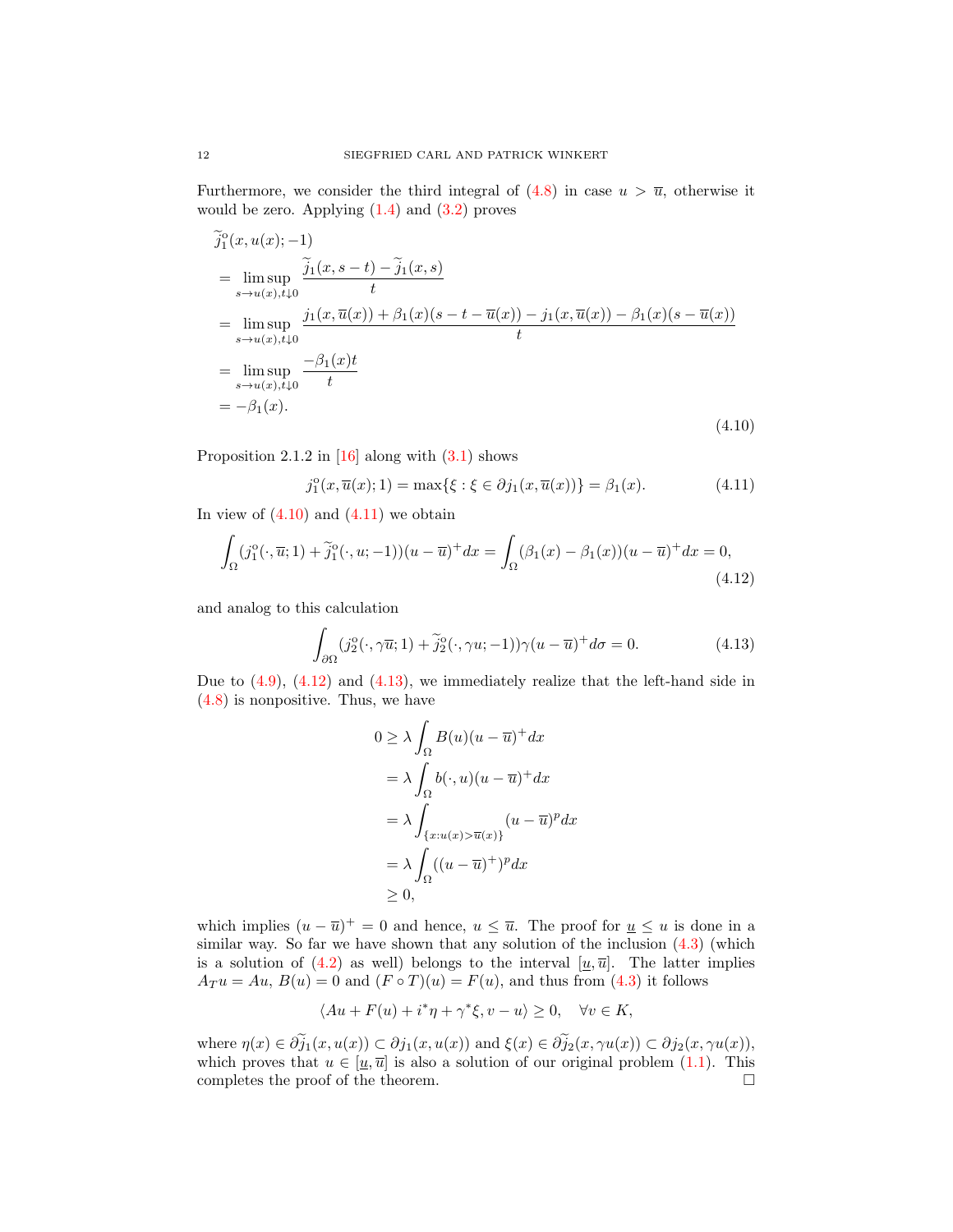Let S denote the set of all solutions of  $(1.1)$  within the order interval  $[u, \overline{u}]$ . In addition, we will assume that  $K$  has lattice structure, that is,  $K$  fulfills

<span id="page-12-0"></span>
$$
K \vee K \subset K, \qquad K \wedge K \subset K. \tag{4.14}
$$

We are going to show that  $\mathcal S$  possesses the smallest and greatest element with respect to the given partial ordering.

<span id="page-12-1"></span>**Theorem 4.2.** Let the hypothesis of Theorem [4.1](#page-8-0) be satisfied. Then the solution set  $S$  is compact.

*Proof.* First, we are going to show that S is bounded in  $W^{1,p}(\Omega)$ . Let  $u \in S$  be a solution of [\(4.1\)](#page-8-1), and notice that S is  $L^p(\Omega)$ -bounded because of  $u \leq u \leq \overline{u}$ . This implies  $\gamma \underline{u} \leq \gamma \overline{u}$ , and thus, u is also bounded in  $L^p(\partial \Omega)$ . Choosing a fixed  $v = u_0 \in K$  in [\(4.1\)](#page-8-1) delivers

$$
\langle Au + F(u), u_0 - u \rangle + \int_{\Omega} j_1^{\circ}(\cdot, u; u_0 - u) dx + \int_{\partial\Omega} j_2^{\circ}(\cdot, \gamma u; \gamma u_0 - \gamma u) d\sigma \ge 0.
$$

Using  $(A1)$ ,  $(j3)$ ,  $(F1)(iii)$ , Proposition 2.1.2 in [\[16\]](#page-24-0), and Young's inequality yields

$$
\langle Au, u \rangle \leq \int_{\Omega} \sum_{i=1}^{N} |a_{i}(x, u, \nabla u)| \left| \frac{\partial u_{0}}{\partial x_{i}} \right| dx + \int_{\Omega} |f(x, u, \nabla u)| |u_{0} - u| dx + \int_{\Omega} \max \{ \eta(u_{0} - u) : \eta \in \partial j_{1}(x, u) \} dx + \int_{\partial \Omega} \max \{ \xi(u_{0} - u) : \xi \in \partial j_{2}(x, u) \} d\sigma \leq \int_{\Omega} \sum_{i=1}^{N} (k_{0} + c_{0}|u|^{p-1} + c_{0}|\nabla u|^{p-1}) |\nabla u_{0}| dx + \int_{\Omega} (k_{3} + c_{2}|\nabla u|^{p-1}) |u_{0} - u| dx + \int_{\Omega} L_{1} |u_{0} - u| dx + \int_{\partial \Omega} L_{2} |\gamma u_{0} - \gamma u| d\sigma \leq e_{1} + e_{2} \|u\|_{L^{p}(\Omega)}^{p-1} + e_{3} \|\nabla u\|_{L^{p}(\Omega)}^{p-1} + e_{4} + e_{5} \|u\|_{L^{p}(\Omega)} + e_{6} \|\nabla u\|_{L^{p}(\Omega)}^{p-1} + \varepsilon \|\nabla u\|_{L^{p}(\Omega)}^{p} + c(\varepsilon) \|u\|_{L^{p}(\Omega)}^{p-1} + e_{7} + e_{8} \|u\|_{L^{p}(\Omega)} + e_{9} + e_{10} \|u\|_{L^{p}(\partial \Omega)} \leq \varepsilon \|\nabla u\|_{L^{p}(\Omega)}^{p} + e_{11} \|\nabla u\|_{L^{p}(\Omega)}^{p-1} + e_{12} \|\nabla u\|_{L^{p}(\Omega)} + e_{13},
$$

where the left-hand side fulfills the estimate

$$
\langle Au, u \rangle \ge c_1 \|\nabla u\|_{L^p(\Omega)}^p - k_1.
$$

Thus, one has

$$
(c_1 - \varepsilon) \|\nabla u\|_{L^p(\Omega)}^p \le e_{11} \|\nabla u\|_{L^p(\Omega)}^{p-1} + e_{13},
$$

where the choice  $\varepsilon < c_1$  proves that  $\|\nabla u\|_{L^p(\Omega)}$  is bounded. Hence, we obtain the boundedness of u in  $W^{1,p}(\Omega)$ . Let  $(u_n) \subset S$ . Since  $W^{1,p}(\Omega)$ ,  $1 < p < \infty$ , is reflexive, there exists a weakly convergent subsequence, not relabelled, which yields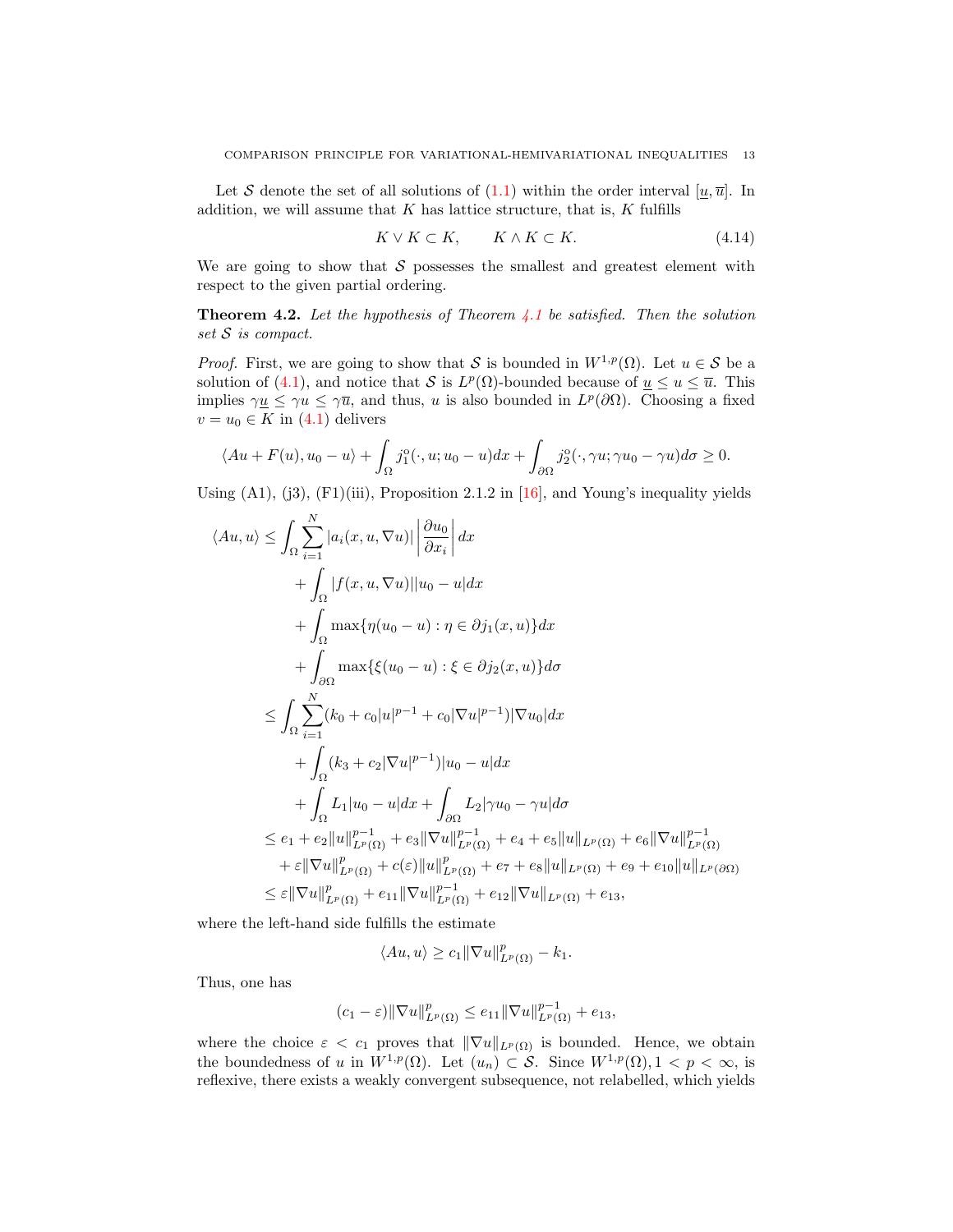along with the compact imbedding  $i: W^{1,p}(\Omega) \to L^p(\Omega)$  and the compactness of the trace operator  $\gamma: W^{1,p}(\Omega) \to L^p(\partial\Omega)$ 

<span id="page-13-2"></span><span id="page-13-0"></span>
$$
u_n \rightharpoonup u \text{ in } W^{1,p}(\Omega),
$$
  
\n
$$
u_n \to u \text{ in } L^p(\Omega) \text{ and a.e. pointwise in } \Omega,
$$
  
\n
$$
\gamma u_n \to \gamma u \text{ in } L^p(\partial \Omega) \text{ and a.e. pointwise in } \partial \Omega.
$$
  
\n(4.15)

As  $u_n$  solves [\(4.1\)](#page-8-1), in particular, for  $v = u \in K$ , we obtain

$$
\langle Au_n, u_n - u \rangle
$$
  
\$\le \langle F(u\_n), u - u\_n \rangle + \int\_{\Omega} j\_1^{\circ}(\cdot, u\_n; u - u\_n) dx + \int\_{\partial \Omega} j\_2^{\circ}(\cdot, \gamma u\_n; \gamma u - \gamma u\_n) d\sigma. \quad (4.16)\$

Since  $(s,r) \mapsto j_k^{\circ}(x,s;r)$ ,  $k = 1, 2$ , is upper semicontinuous and due to Fatou's Lemma, we get from [\(4.16\)](#page-13-0)

$$
\limsup_{n \to \infty} \langle Au_n, u_n - u \rangle \leq \underbrace{\limsup_{n \to \infty} \langle F(u_n), u - u_n \rangle}_{\to 0} + \int_{\Omega} \underbrace{\limsup_{n \to \infty} j_1^{\circ}(\cdot, u_n; u - u_n)}_{\leq j_1^{\circ}(\cdot, u, 0) = 0} dx
$$
\n
$$
+ \int_{\partial \Omega} \underbrace{\limsup_{n \to \infty} j_2^{\circ}(\cdot, \gamma u_n; \gamma u - \gamma u_n)}_{\leq j_2^{\circ}(\cdot, \gamma u, \gamma 0) = 0} d\sigma \leq 0.
$$
\n(4.17)

The elliptic operator A satisfies the  $(S_+)$ -property, which due to  $(4.17)$  and  $(4.15)$ implies

<span id="page-13-3"></span><span id="page-13-1"></span>
$$
u_n \to u \text{ in } W^{1,p}(\Omega).
$$

Replacing u by  $u_n$  in [\(1.1\)](#page-0-0) yields the following inequality:

$$
\langle Au_n + F(u_n), v - u_n \rangle + \int_{\Omega} j_1^o(\cdot, u_n; v - u_n) dx + \int_{\partial\Omega} j_2^o(\cdot, \gamma u_n; \gamma v - \gamma u_n) d\sigma \ge 0, \quad \forall v \in K.
$$
 (4.18)

Passing to the limes superior in [\(4.18\)](#page-13-3) and using Fatou's Lemma, the strong convergence of  $(u_n)$  in  $W^{1,p}(\Omega)$ , and the upper semicontinuity of  $(s,r) \to j_k^{\circ}(x,s;r)$ ,  $k =$  $1, 2$ , we have

$$
\langle Au + F(u), v - u \rangle + \int_{\Omega} j_1^{\circ}(\cdot, u; v - u) dx + \int_{\partial \Omega} j_2^{\circ}(\cdot, \gamma u; \gamma v - \gamma u) d\sigma \ge 0, \quad \forall v \in K.
$$

Hence,  $u \in \mathcal{S}$ . This shows the compactness of the solution set  $\mathcal{S}$ .

In order to prove the existence of extremal elements of the solution set  $S$ , we drop the *u*-dependence of the operator A. Then, our assumptions read as follows.

(A1') Each  $a_i(x, \xi)$  satisfies Carathéodory conditions, that is, is measurable in  $x \in \Omega$  for all  $\xi \in \mathbb{R}^N$  and continuous in  $\xi$  for a.a.  $x \in \Omega$ . Furthermore, a constant  $c_0 > 0$  and a function  $k_0 \in L^q(\Omega)$  exist so that

$$
|a_i(x,\xi)| \le k_0(x) + |\xi|^{p-1}
$$

for a.a.  $x \in \Omega$  and for all  $\xi \in \mathbb{R}^N$ , where  $|\xi|$  denotes the Euclidian norm of the vector  $\xi$ .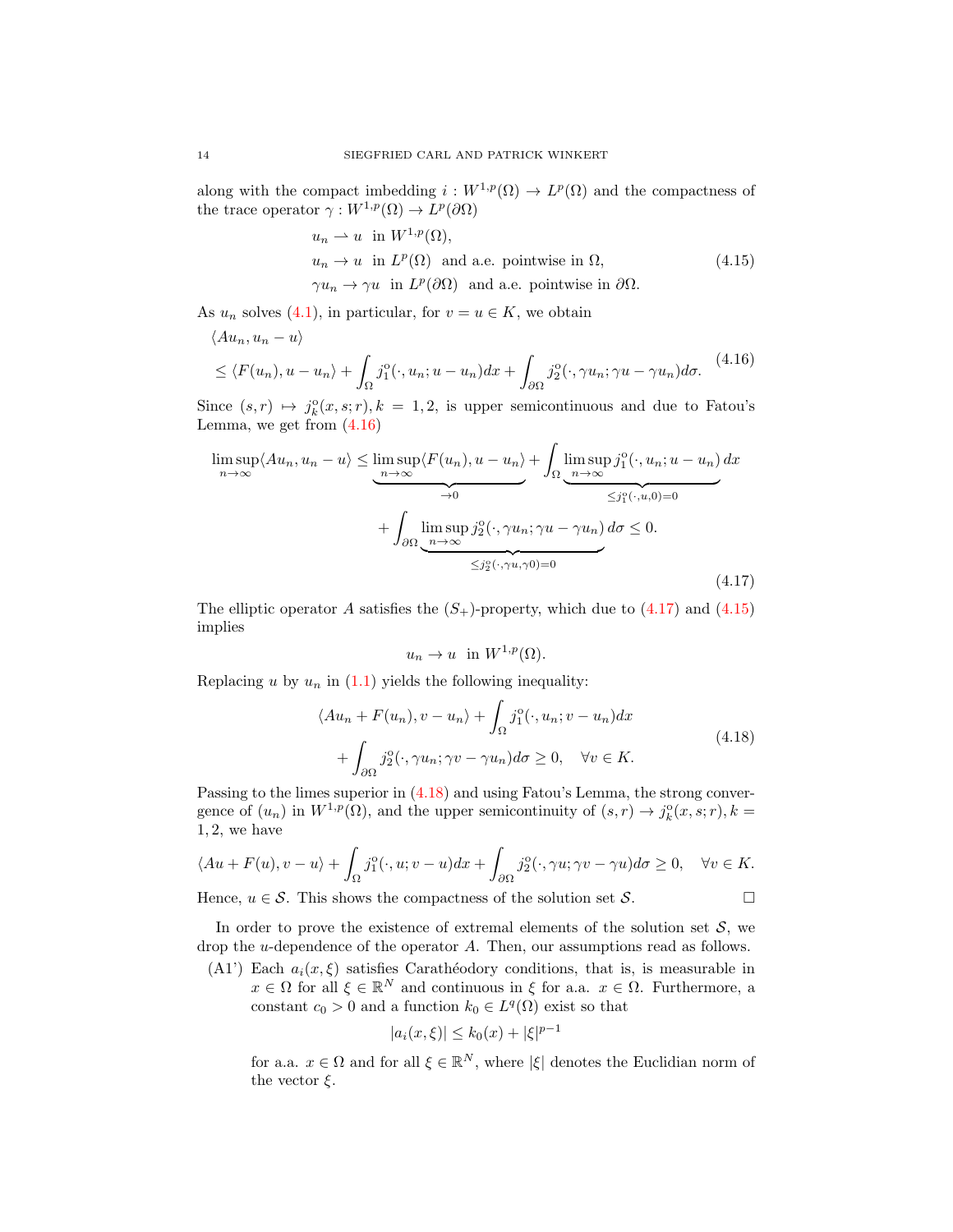$(A2')$  The coefficients  $a_i$  satisfy a monotonicity condition with respect to  $\xi$  in the form

$$
\sum_{i=1}^{N} (a_i(x,\xi) - a_i(x,\xi'))(\xi_i - \xi'_i) > 0
$$

for a.a.  $x \in \Omega$ , and for all  $\xi, \xi' \in \mathbb{R}^N$  with  $\xi \neq \xi'$ .

(A3') A constant  $c_1 > 0$  and a function  $k_1 \in L^1(\Omega)$  exist such that

$$
\sum_{i=1}^{N} a_i(x,\xi)\xi_i \ge c_1 |\xi|^p - k_1(x)
$$

for a.a.  $x \in \Omega$ , and for all  $\xi \in \mathbb{R}^N$ .

Then the operator  $A: W^{1,p}(\Omega) \to (W^{1,p}(\Omega))^*$  acts in the following way:

$$
\langle Au, \varphi \rangle = \int_{\Omega} \sum_{i=1}^{N} a_i(x, \nabla u) \frac{\partial \varphi}{\partial x_i} dx.
$$

Let us recall the definition of a directed set.

**Definition 4.3.** Let  $(\mathcal{P}, \leq)$  be a partially ordered set. A subset C of P is said to be upward directed if for each pair  $x, y \in \mathcal{C}$  there is  $a z \in \mathcal{C}$  such that  $x \leq z$  and  $y \leq z$ . Similarly, C is downward directed if for each pair  $x, y \in C$  there is a  $w \in C$ such that  $w \leq x$  and  $w \leq y$ . If C is both upward and downward directed, it is called directed.

<span id="page-14-0"></span>**Theorem 4.4.** Let hypotheses  $(A1')$ – $(A3')$  and  $(j1)$ – $(j3)$  be fulfilled, and assume that (F1) and  $(4.14)$  are valid. Then the solution set S of problem [\(1.1\)](#page-0-0) is a directed set.

*Proof.* By Theorem [4.1,](#page-8-0) we have  $S \neq \emptyset$ . Let  $u_1, u_2 \in S$  be given solutions of [\(1.1\)](#page-0-0), and let  $u_0 = \max\{u_1, u_2\}$ . We have to show that there is a  $u \in \mathcal{S}$  such that  $u_0 \leq u$ . Our proof is mainly based on an approach developed recently in [\[13\]](#page-24-12) which relies on a properly constructed auxiliary problem. Let the operator  $\hat{B}$  be given basically as in  $(3.5)-(3.8)$  $(3.5)-(3.8)$  $(3.5)-(3.8)$  with the following slight change:

$$
b(x,s) = \begin{cases} (s - \overline{u}(x))^{p-1}, & \text{if } s > \overline{u}(x), \\ 0, & \text{if } \underline{u}(x) \le s \le \overline{u}(x), \\ -(u_0(x) - s)^{p-1}, & \text{if } s < u_0(x). \end{cases}
$$

We introduce truncation operators  $T_j$  related to  $u_j$  and modify the truncation operator T as follows. For  $j = 1, 2$ , we define

$$
T_j u(x) = \begin{cases} \overline{u}(x), & \text{if } u(x) > \overline{u}(x), \\ u(x), & \text{if } u_j(x) \le u(x) \le \overline{u}(x), \\ u_j(x), & \text{if } u(x) < u_j(x). \end{cases}
$$
\n
$$
Tu(x) = \begin{cases} \overline{u}(x), & \text{if } u(x) > \overline{u}(x), \\ u(x), & \text{if } u_0(x) \le u(x) \le \overline{u}(x), \\ u_0(x), & \text{if } u(x) < u_0(x), \end{cases}
$$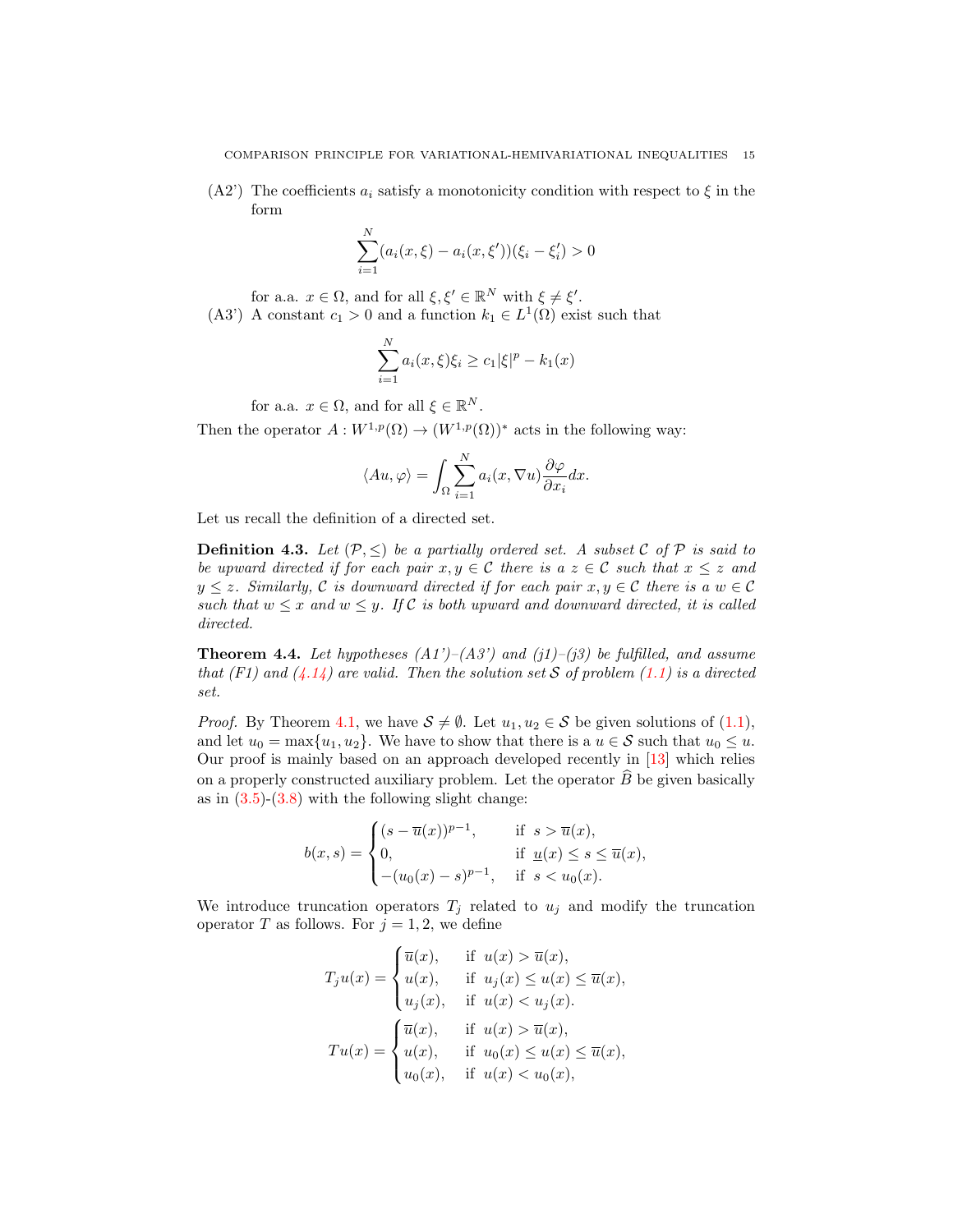and we set

$$
Gu(x) = f(x, Tu(x), \nabla Tu(x)) - \sum_{j=1}^{2} |f(x, Tu(x), \nabla Tu(x)) - f(x, T_j u(x), \nabla T_j u(x))|
$$

as well as

$$
\widehat{F}: i^* \circ G: W^{1,p}(\Omega) \to (W^{1,p}(\Omega))^*.
$$

Moreover, we define

$$
\alpha_{k,j}(x) := \min\{\xi : \xi \in \partial j_k(x, u_j(x))\}, \qquad \beta_k(x) := \max\{\xi : \xi \in \partial j_k(x, \overline{u}(x))\},\
$$

<span id="page-15-0"></span>
$$
\alpha_{k,0}(x) := \begin{cases} \alpha_{k,1}(x), & \text{if } x \in \{u_1 \ge u_2\}, \\ \alpha_{k,2}(x), & \text{if } x \in \{u_2 > u_1\} \end{cases}
$$

for  $k, j = 1, 2$ , and introduce the functions  $\tilde{j}_1 : \Omega \times \mathbb{R} \to \mathbb{R}$  and  $\tilde{j}_2 : \partial \Omega \times \mathbb{R} \to \mathbb{R}$ defined by

$$
\widetilde{j}_{k}(x,s) = \begin{cases}\nj_{k}(x, u_{0}(x)) + \alpha_{k,0}(x)(s - u_{0}(x)), & \text{if } s < u_{0}(x), \\
j_{k}(x,s), & \text{if } u_{0}(x) \leq s \leq \overline{u}(x), \\
j_{k}(x, \overline{u}(x)) + \beta_{k}(x)(s - \overline{u}(x)), & \text{if } s > \overline{u}(x).\n\end{cases}
$$
\n(4.19)

Furthermore, we define the functions  $h_{1,j} : \Omega \times \mathbb{R} \to \mathbb{R}$  and  $h_{2,j} : \partial \Omega \times \mathbb{R} \to \mathbb{R}$  for  $j = 0, 1, 2$  as follows:

$$
h_{k,0}(x,s) = \begin{cases} \alpha_{k,0}(x), & \text{if } s \le u_0(x), \\ \alpha_{k,0}(x) + \frac{\beta_k(x) - \alpha_{k,0}(x)}{\overline{u}(x) - u_0(x)}(s - u_0(x)), & \text{if } u_0(x) < s < \overline{u}(x), \\ \beta_k(x), & \text{if } s \ge \overline{u}(x), \end{cases}
$$

and for  $j = 1, 2$ 

$$
h_{k,j}(x,s) = \begin{cases} \alpha_{k,j}(x), & \text{if } s \le u_j(x), \\ \alpha_{k,j}(x) + \frac{\alpha_{k,0}(x) - \alpha_{k,j}(x)}{u_0(x) - u_k(x)} (s - u_j(x)), & \text{if } u_j(x) < s < u_0(x), \\ h_{k,0}(x,s), & \text{if } s \ge u_0(x), \end{cases}
$$

where  $k = 1, 2$ . (Note that for  $k = 2$  we understand the functions above being defined on  $\partial\Omega$ .) Apparently, the mappings  $(x, s) \mapsto h_{k,j}(x, s)$  are Carathéodory functions which are piecewise linear with respect to s. Let us introduce the Nemytskij operators  $H_1: L^p(\Omega) \to L^q(\Omega)$  and  $H_2: L^p(\partial \Omega) \to L^q(\partial \Omega)$  defined by

$$
H_1 u(x) = \sum_{j=1}^{2} |h_{1,j}(x, u(x)) - h_{1,0}(x, u(x))|,
$$
  
\n
$$
H_2 u(x) = \sum_{j=1}^{2} |h_{2,j}(x, \gamma(u(x))) - h_{2,0}(x, \gamma(u(x)))|.
$$

Due to the compact imbedding  $W^{1,p}(\Omega) \to L^p(\Omega)$ , and the compactness of the trace operator  $\gamma: W^{1,p}(\Omega) \to L^p(\partial\Omega)$ , the operators  $H_1 = i^* \circ H_1 \circ i : W^{1,p}(\Omega) \to$  $(W^{1,p}(\Omega))^*$  and  $\widetilde{H}_2 = \gamma^* \circ H_2 \circ \gamma : W^{1,p}(\Omega) \to (W^{1,p}(\Omega))^*$  are bounded and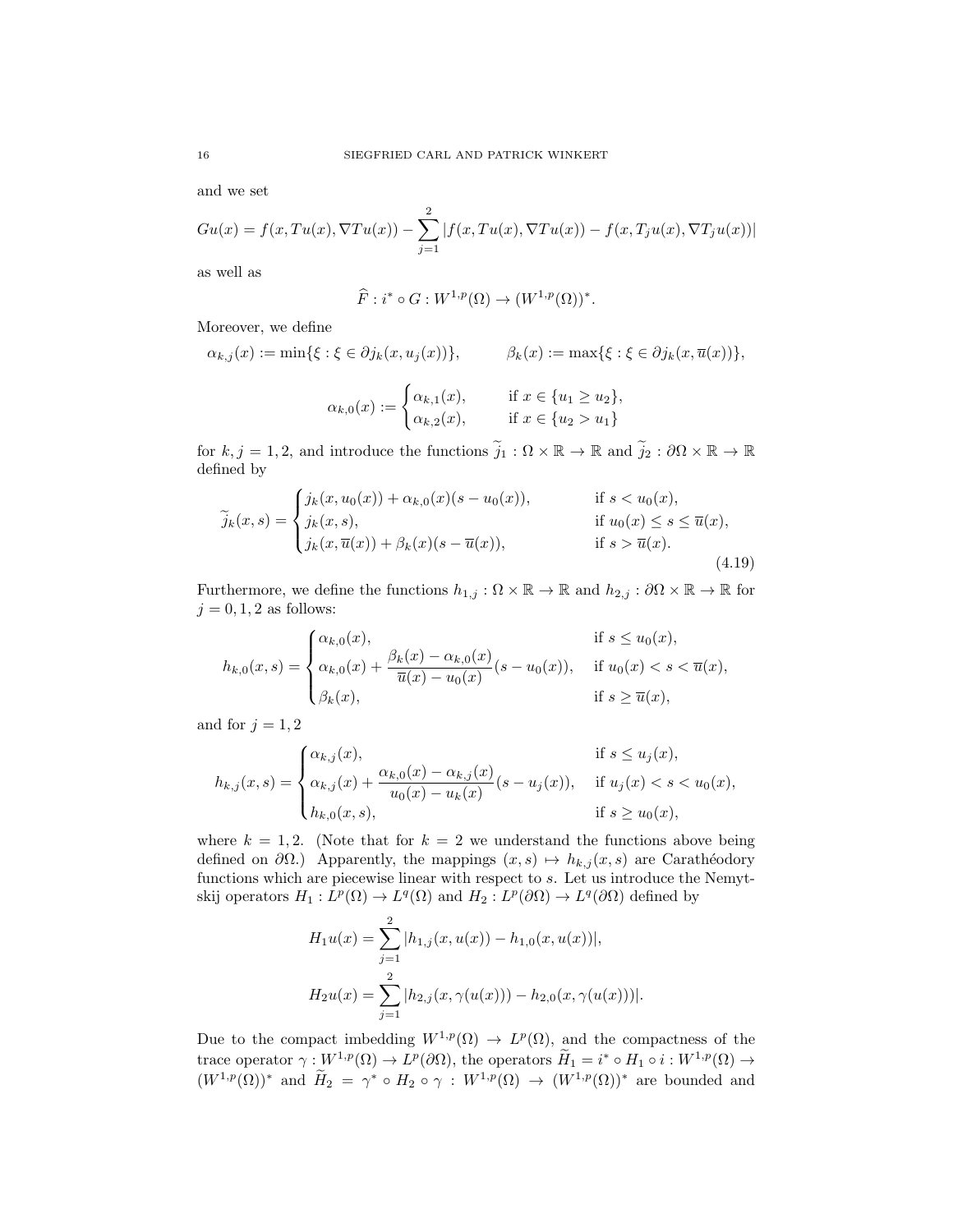completely continuous and thus pseudomonotone. Now, we consider the following auxiliary variational-hemivariational inequality. Find  $u \in K$  such that

<span id="page-16-0"></span>
$$
\langle Au + \widehat{F}(u) + \lambda \widehat{B}(u), v - u \rangle + \int_{\Omega} \widetilde{j}_1^o(\cdot, u; v - u) dx - \langle \widetilde{H}_1 u, v - u \rangle
$$
  
+ 
$$
\int_{\partial \Omega} \widetilde{j}_2^o(\cdot, \gamma u; \gamma v - \gamma u) d\sigma - \langle \widetilde{H}_2 \gamma u, \gamma v - \gamma u \rangle \ge 0,
$$
 (4.20)

for all  $v \in K$ . The construction of the auxiliary problem  $(4.20)$  including the functions  $H_k$  and G is inspired by a very recent approach introduced by Carl and Motreanu in [\[13\]](#page-24-12). The first part of the proof of Theorem [4.1](#page-8-0) delivers the existence of a solution  $u$  of  $(4.20)$ , since all calculations in Section [3](#page-3-1) are still valid. In order to show that the solution set  $S$  of  $(1.1)$  is upward directed, we have to verify that a solution u of [\(4.20\)](#page-16-0) satisfies  $u_l \le u \le \overline{u}, l = 1, 2$ . By assumption  $u_l \in \mathcal{S}$ , that is,  $u_l$  solves

$$
u_l \in K: \quad \langle Au_l + F(u_l), v - u_l \rangle + \int_{\Omega} j_1^o(\cdot, u_l; v - u_l) dx + \int_{\partial \Omega} j_2^o(\cdot, \gamma u_l; \gamma v - \gamma u_l) d\sigma \ge 0,
$$

for all  $v \in K$ . Selecting  $v = u \wedge u_l = u_l - (u_l - u)^+ \in K$  in the inequality above yields

<span id="page-16-2"></span><span id="page-16-1"></span>
$$
\langle Au_l + F(u_l), -(u_l - u)^+ \rangle + \int_{\Omega} j_1^o(\cdot, u_l; -(u_l - u)^+) dx
$$
  
+ 
$$
\int_{\partial \Omega} j_2^o(\cdot, \gamma u_l; -\gamma (u_l - u)^+) d\sigma \ge 0.
$$
 (4.21)

Taking the special test function  $v = u \vee u_l = u + (u_l - u)^+ \in K$  in [\(4.20\)](#page-16-0), we get

$$
\langle Au + \widehat{F}(u) + \lambda \widehat{B}(u), (u_l - u)^+ \rangle + \int_{\Omega} \widetilde{j}_1^o(\cdot, u; (u_l - u)^+) dx
$$
  
 
$$
-\langle \widetilde{H}_1, (u_l - u)^+ \rangle + \int_{\partial \Omega} \widetilde{j}_2^o(\cdot, \gamma u; \gamma (u_l - u)^+) d\sigma - \langle \widetilde{H}_2 \gamma u, \gamma (u_l - u)^+ \rangle \ge 0.
$$
 (4.22)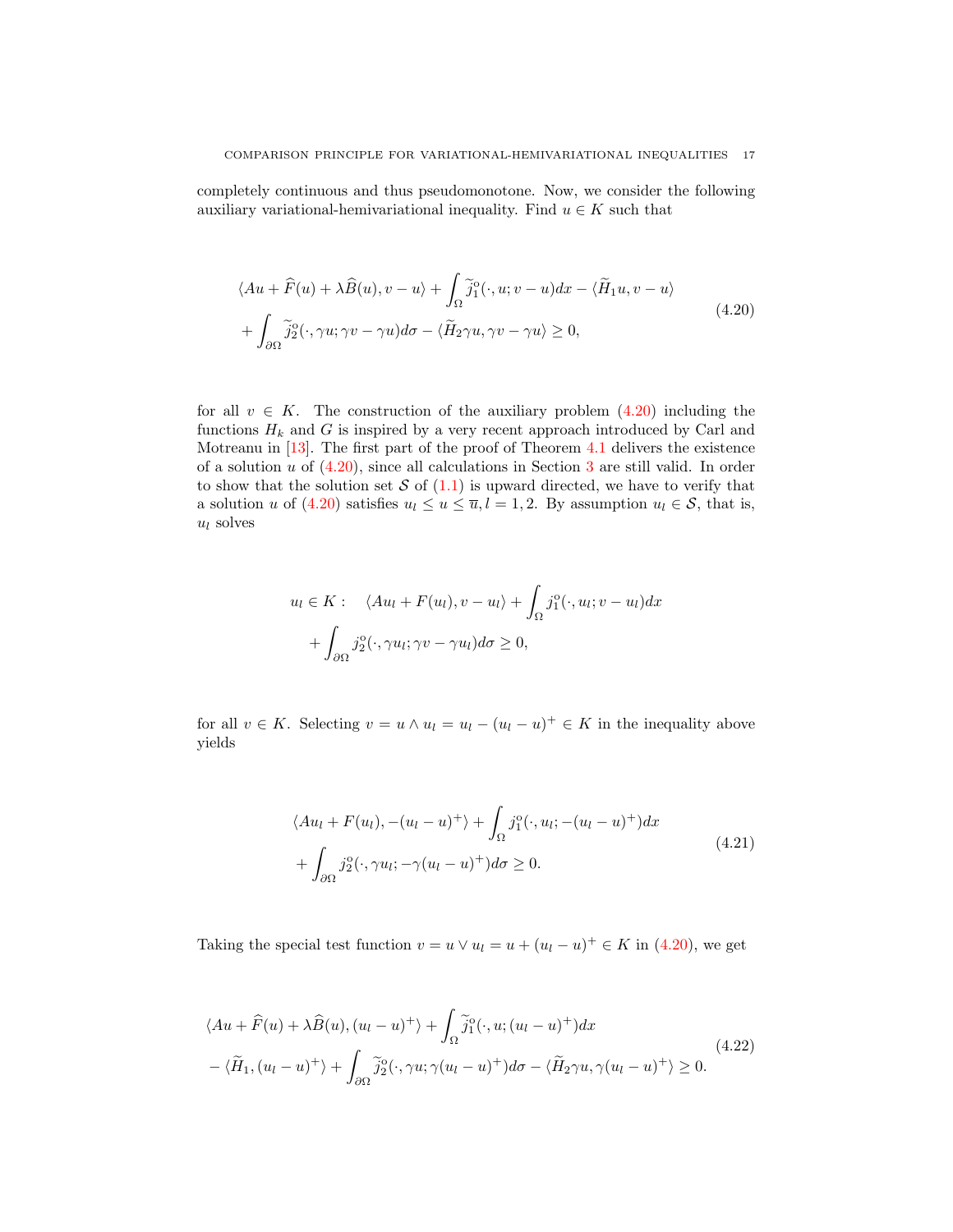Adding  $(4.21)$  and  $(4.22)$  yields

$$
\int_{\Omega} \sum_{i=1}^{N} (a_i(x, \nabla u) - a_i(x, \nabla u_i)) \frac{\partial (u_l - u)^+}{\partial x_i} dx \n+ \int_{\Omega} \left( f(x, Tu), \nabla Tu) - f(x, u_l, \nabla u_l) \n- \sum_{j=1}^{2} |f(x, Tu, \nabla Tu) - f(x, T_j u, \nabla T_j u)| \right) (u_l - u)^+ dx \n+ \int_{\Omega} \left( \tilde{j}_1^0(\cdot, u; 1) + j_1^0(\cdot, u_l; - 1) - \sum_{j=1}^{2} |h_{1,j}(x, u) - h_{1,0}(x, u)| \right) (u_l - u)^+ dx \quad (4.23) \n+ \int_{\partial \Omega} \left( \tilde{j}_2^0(\cdot, \gamma u; 1) + j_2^0(\cdot, \gamma u_l; - 1) - \sum_{j=1}^{2} |h_{2,j}(x, \gamma u) - h_{2,0}(x, \gamma u)| \right) \gamma (u_l - u)^+ d\sigma \n\geq -\lambda \int_{\Omega} B(u)(u_l - u)^+ dx.
$$

The condition (A2') implies directly

<span id="page-17-1"></span><span id="page-17-0"></span>
$$
\int_{\Omega} \sum_{i=1}^{N} (a_i(x, \nabla u) - a_i(x, \nabla u_i)) \frac{\partial (u_i - u)^+}{\partial x_i} dx \le 0,
$$
\n(4.24)

and the second integral can be estimated to obtain

$$
\int_{\Omega} \left( f(x, Tu, \nabla Tu) - f(x, u, \nabla u) \right)
$$
\n
$$
- \sum_{j=1}^{2} |f(x, Tu, \nabla Tu) - f(x, T_j u, \nabla T_j u)| \right) (u_l - u)^+ dx
$$
\n
$$
\leq \int_{\Omega} \left( f(x, Tu, \nabla Tu) - f(x, u, \nabla u) \right)
$$
\n
$$
- |f(x, Tu, \nabla Tu) - f(x, T_l u, \nabla T_l u)| \Big) (u_l - u)^+ dx
$$
\n
$$
= \int_{\{x \in \Omega : u_l(x) > u(x)\}} \left( f(x, Tu, \nabla Tu) - f(x, u_l, \nabla u_l) \right)
$$
\n
$$
- |f(x, Tu, \nabla Tu) - f(x, u_l, \nabla u_l)| \Big) (u_l - u) dx
$$
\n
$$
\leq 0.
$$
\n(4.25)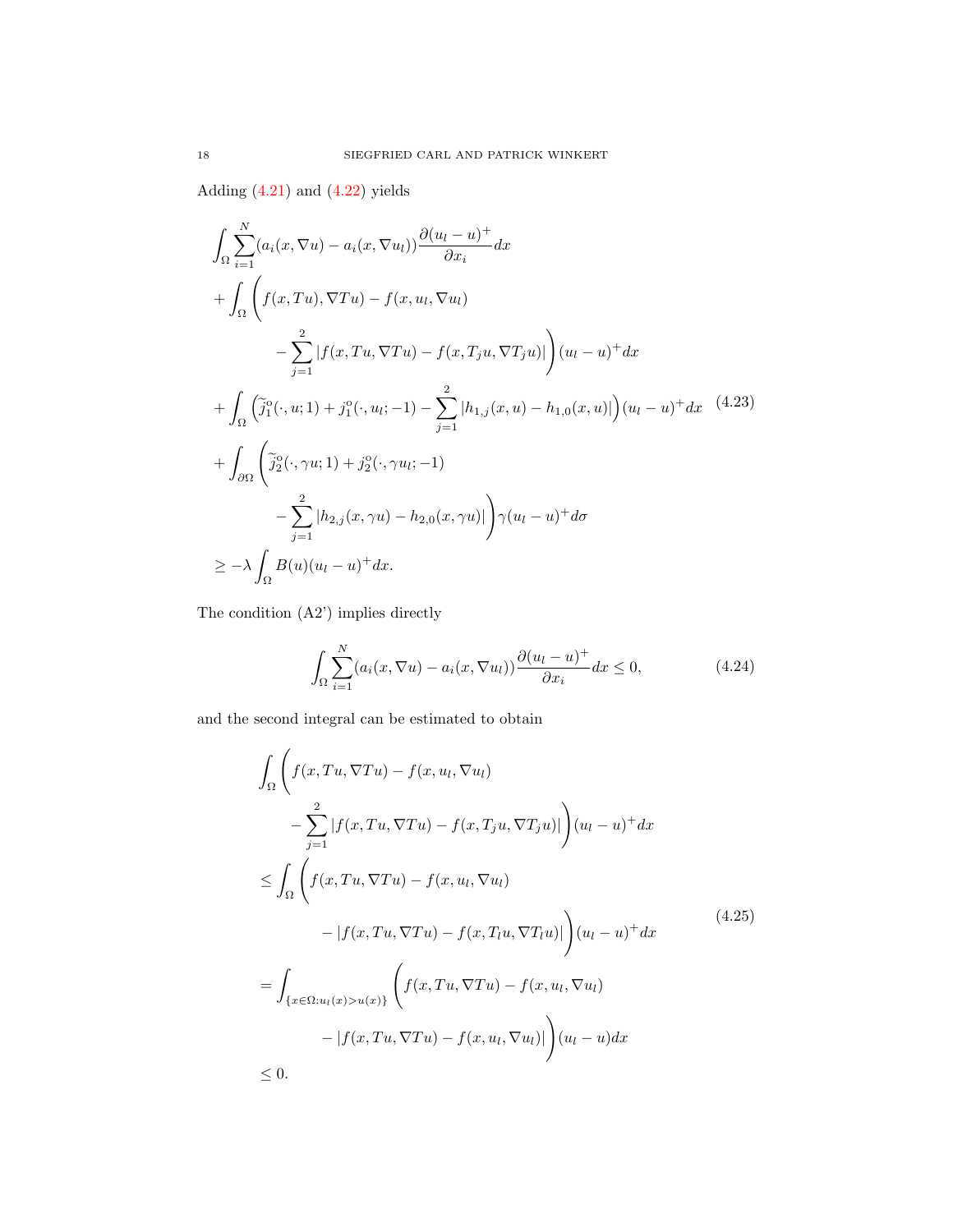In order to investigate the third integral, we make use of some auxiliary calculation. In view of  $(4.19)$  we have for  $u_l(x) > u(x)$ 

$$
\tilde{j}_{1}^{o}(x, u(x); 1)
$$
\n
$$
= \lim_{s \to u(x), t \downarrow 0} \frac{\tilde{j}_{1}(x, s+t) - \tilde{j}_{1}(x, s)}{t}
$$
\n
$$
= \lim_{s \to u(x), t \downarrow 0} \left[ \frac{j_{1}(x, u_{0}(x)) + \alpha_{1,0}(x)(s+t-u_{0}(x))}{t} + \frac{-j_{1}(x, u_{0}(x)) - \alpha_{1,0}(x)(s-u_{0}(x))}{t} \right]
$$
\n
$$
= \lim_{s \to u(x), t \downarrow 0} \frac{\alpha_{1,0}(x)t}{t}
$$
\n
$$
= \alpha_{1,0}(x).
$$
\n(4.26)

Applying Proposition 2.1.2 in [\[16\]](#page-24-0) and [\(3.1\)](#page-4-0) results in

$$
j_1^0(x, u_l(x); -1) = \max\{-\xi : \xi \in \partial j_1(x, u_l(x))\}
$$
  
=  $-\min\{\xi : \xi \in \partial j_1(x, u_l(x))\}$   
=  $-\alpha_{1,l}(x)$ . (4.27)

Furthermore, we have in case  $u_l(x) > u(x)$ 

$$
h_{1,l}(x, u(x)) = \alpha_{1,l}(x),
$$
  
\n
$$
h_{1,0}(x, u(x)) = \alpha_{1,0}(x).
$$
\n(4.28)

Thus, we get

$$
\int_{\Omega} \left( \tilde{j}_1^o(\cdot, u; 1) + j_1^o(\cdot, u_i; -1) - \sum_{j=1}^2 |h_{1,j}(x, u) - h_{1,0}(x, u)| \right) (u_l - u)^+ dx
$$
\n
$$
\leq \int_{\Omega} \left( \tilde{j}_1^o(\cdot, u; 1) + j_1^o(\cdot, u_i; -1) - |h_{1,l}(x, u) - h_{1,0}(x, u)| \right) (u_l - u)^+ dx \qquad (4.29)
$$
\n
$$
= \int_{\{x \in \Omega: u_l(x) > u(x)\}} (\alpha_{1,0}(x) - \alpha_{1,l}(x) - |\alpha_{1,l}(x) - \alpha_{1,0}(x)|) (u_l - u)^+ dx
$$
\n
$$
\leq 0.
$$

The same result can be proven for the boundary integral meaning

<span id="page-18-0"></span>
$$
\int_{\partial\Omega} \left( \tilde{j}_2^o(\cdot, \gamma u; 1) + j_2^o(\cdot, \gamma u_i; -1) - \sum_{j=1}^2 |h_{2,j}(x, \gamma u) - h_{2,0}(x, \gamma u)| \right) \gamma(u_l - u)^+ d\sigma \le 0.
$$
\n(4.30)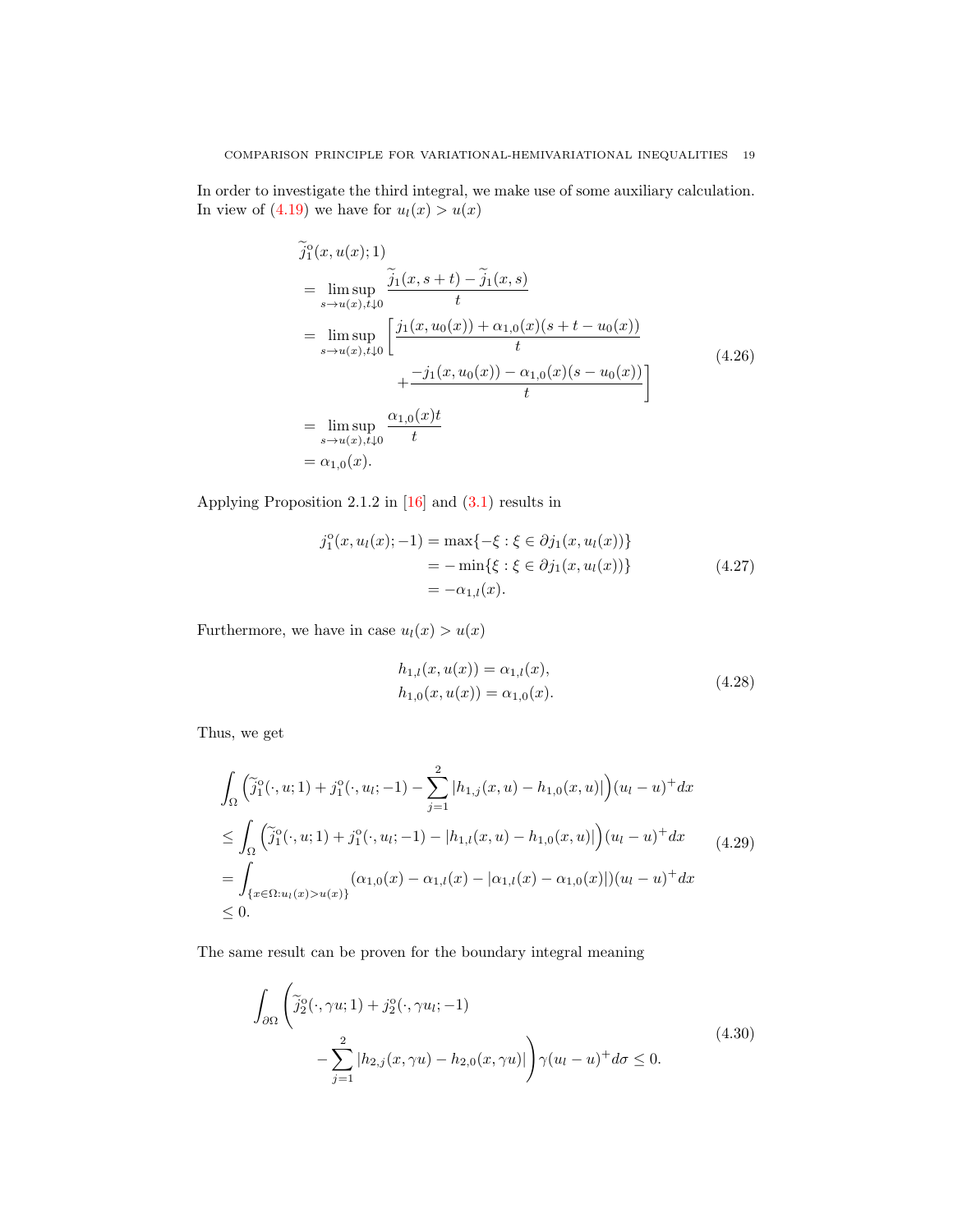Applying  $(4.24)$ – $(4.30)$  to  $(4.23)$  yields

$$
0 \ge -\lambda \int_{\Omega} B(u)(u_l - u)^+ dx
$$
  
=  $-\lambda \int_{\{x \in \Omega : u_l(x) > u(x)\}} -(u_0 - u)^{p-1} (u_l - u) dx$   
 $\ge \lambda \int_{\Omega} ((u_l - u)^+)^p dx$   
 $\ge 0,$ 

and hence,  $(u_l - u)^+ = 0$  meaning that  $u_l \leq u$  for  $l = 1, 2$ . This proves  $u_0 =$  $\max\{u_1, u_2\} \leq u$ . The proof for  $u \leq \overline{u}$  can be shown in a similar way. More precisely, we obtain a solution  $u \in K$  of [\(4.20\)](#page-16-0) satisfying  $u \leq u_0 \leq u \leq \overline{u}$  which implies  $\widehat{F}(u) = f(\cdot, u, \nabla u), \widehat{B}(u) = 0$  and  $H_1(u) = H_2(\gamma u) = 0$ . The same arguments as at the end of the proof of Theorem [4.1](#page-8-0) apply, which shows that  $u$  is in fact a solution of problem [\(1.1\)](#page-0-0) belonging to the interval  $[u_0, \overline{u}]$ . Thus, the solution set S is upward directed. Analogously, one proves that  $S$  is downward directed.

Theorem [4.2](#page-12-1) and Theorem [4.4](#page-14-0) allow us to formulate the next theorem about the existence of extremal solutions.

<span id="page-19-0"></span>**Theorem 4.5.** Let the hypotheses of Theorem  $4.4$  be satisfied. Then the solution set S possesses extremal elements.

*Proof.* Since  $S \subset W^{1,p}(\Omega)$  and  $W^{1,p}(\Omega)$  is separable, S is also separable, that is, there exists a countable, dense subset  $Z = \{z_n : n \in \mathbb{N}\}\$  of S. We construct an increasing sequence  $(u_n) \subset \mathcal{S}$  as follows. Let  $u_1 = z_1$  and select  $u_{n+1} \in \mathcal{S}$  such that

$$
\max(z_n, u_n) \le u_{n+1} \le \overline{u}.
$$

By Theorem [4.4,](#page-14-0) the element  $u_{n+1}$  exists because S is upward directed. Moreover, we can choose by Theorem [4.2](#page-12-1) a convergent subsequence (denoted again by  $u_n$ ) with  $u_n \to u$  in  $W^{1,p}(\Omega)$  and  $u_n(x) \to u(x)$  a.e. in  $\Omega$ . Since  $(u_n)$  is increasing, the entire sequence converges in  $W^{1,p}(\Omega)$  and further,  $u = \sup u_n$ . One sees at once that  $Z \subset [u, u]$  which follows from

$$
\max(z_1,\ldots,z_n)\leq u_{n+1}\leq u,\ \forall n,
$$

and the fact that  $[u, u]$  is closed in  $W^{1,p}(\Omega)$  implies

$$
\mathcal{S} \subset \overline{Z} \subset \overline{[\underline{u}, u]} = [\underline{u}, u].
$$

Therefore, as  $u \in \mathcal{S}$ , we conclude that u is the greatest element in S. The existence of the smallest solution of [\(1.1\)](#page-0-0) in  $[u, \overline{u}]$  can be proven in a similar way.

Remark 4.6. If A depends on s, we have to require additional assumptions. For example, if A satisfies in s a monotonicity condition, the existence of extremal solutions can be shown, too. In case  $K = W^{1,p}(\Omega)$ , a Lipschitz condition with respect to s is sufficient for proving extremal solutions. For more details we refer to  $[9]$ .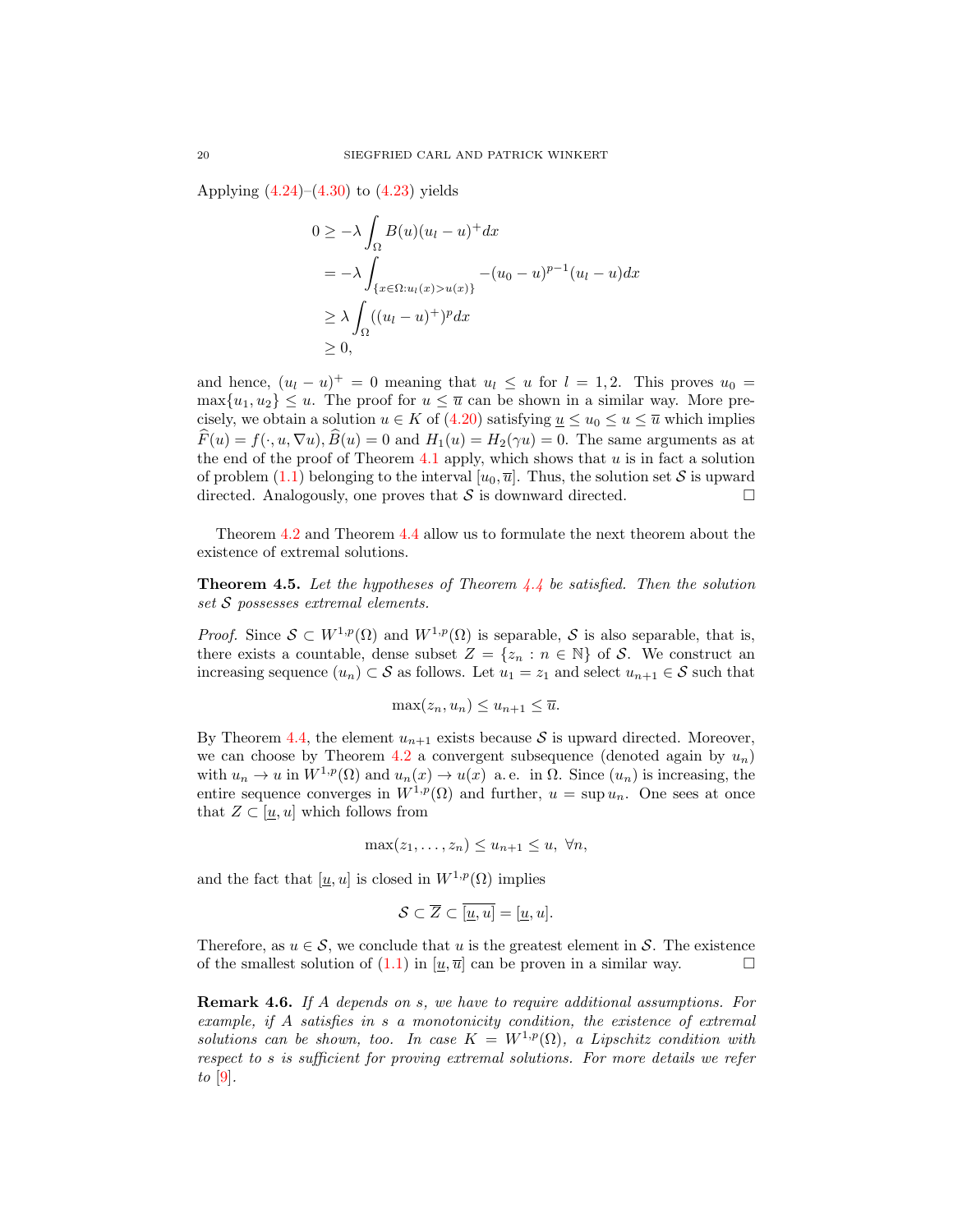#### 5. Generalization to discontinuous Nemytskij operators

In this section, we will extend our problem in  $(1.1)$  to include discontinuous nonlinearities f of the form  $f : \Omega \times \mathbb{R} \times \mathbb{R} \times \mathbb{R}^N \to \mathbb{R}$ . We consider again the elliptic variational-hemivariational inequality

$$
\langle Au + F(u), v - u \rangle + \int_{\Omega} j_1^{\circ}(\cdot, u; v - u) dx + \int_{\partial \Omega} j_2^{\circ}(\cdot, \gamma u; \gamma v - \gamma u) d\sigma \ge 0, \quad \forall v \in K,
$$
 (5.1)

where all denotations of Section [1](#page-0-1) are valid. Here,  $F$  denotes the Nemytskij operator given by

<span id="page-20-0"></span>
$$
F(u)(x) = f(x, u(x), u(x), \nabla u(x)),
$$

where we will allow  $f$  to depend discontinuously on its third argument. The aim of this section is to deal with discontinuous Nemytskij operators  $F : [u, \overline{u}] \subset$  $W^{1,p}(\Omega) \to L^q(\Omega)$  by combining the results of Section [4](#page-8-2) with an abstract fixed point result for not necessarily continuous operators, cf. [\[7,](#page-24-13) Theorem 1.1.1]. This will extend recent results obtained in [\[31\]](#page-25-0). Let us recall the definitions of sub- and supersolutions.

**Definition 5.1.** A function  $\underline{u} \in W^{1,p}(\Omega)$  is called a subsolution of [\(5.1\)](#page-20-0) if the following holds:

(1)  $F(\underline{u}) \in L^q(\Omega);$ (2)  $\langle A_1 \underline{u} + F(\underline{u}), w - \underline{u} \rangle +$ Ω  $j_1^{\mathrm{o}}(\cdot,\underline{u};w-\underline{u})dx +$ ∂Ω  $j_2^{\circ}(\cdot, \gamma \underline{u}; \gamma w - \gamma \underline{u})d\sigma \geq 0 \quad \forall w \in$  $\underline{u} \wedge K$ .

<span id="page-20-1"></span>**Definition 5.2.** A function  $\overline{u} \in W^{1,p}(\Omega)$  is called a supersolution of [\(5.1\)](#page-20-0) if the following holds:

(1)  $F(\overline{u}) \in L^q(\Omega);$ 

$$
(2) \langle A\overline{u} + F(\overline{u}), w - \overline{u} \rangle + \int_{\Omega} j_1^{\circ}(\cdot, \overline{u}; w - \overline{u}) dx + \int_{\partial \Omega} j_2^{\circ}(\cdot, \gamma \overline{u}; \gamma w - \gamma \overline{u}) d\sigma \ge 0, \quad \forall v \in \overline{u} \vee K.
$$

The conditions for Clarke's generalized gradient  $s \mapsto \partial j_k(x, s)$  and the functions  $j_k : \Omega \times \mathbb{R} \to \mathbb{R}$ ,  $k = 1, 2$ , are the same as in (j1)–(j3). We only change the property (F1) to the following.

- (F2) (i)  $x \mapsto f(x, r, u(x), \xi)$  is measurable for all  $r \in \mathbb{R}$ , for all  $\xi \in \mathbb{R}^N$ , and for all measurable functions  $u : \Omega \to \mathbb{R}$ .
	- (ii)  $(r, \xi) \mapsto f(x, r, s, \xi)$  is continuous in  $\mathbb{R} \times \mathbb{R}^N$  for all  $s \in \mathbb{R}$  and for a.a.  $x \in \Omega$ .
	- (iii)  $s \mapsto f(x, r, s, \xi)$  is decreasing for all  $(r, \xi) \in \mathbb{R} \times \mathbb{R}^N$  and for a.a.  $x \in \Omega$ .
	- (iv) There exist a constant  $c_2 > 0$  and a function  $k_2 \in L_+^q(\Omega)$  such that

$$
|f(x,r,s,\xi)| \le k_2(x) + c_0 |\xi|^{p-1},
$$

for a.a.  $x \in \Omega$ , for all  $\xi \in \mathbb{R}^N$ , and for all  $r, s \in [\underline{u}(x), \overline{u}(x)]$ .

By [\[1\]](#page-24-14) the mapping  $x \mapsto f(x, u(x), u(x), \nabla u(x))$  is measurable for  $x \mapsto u(x)$  measurable, however, the associated Nemytskij operator  $F: W^{1,p}(\Omega) \subset L^p(\Omega) \to L^q(\Omega)$  is not necessarily continuous. An important tool in extending the previous result to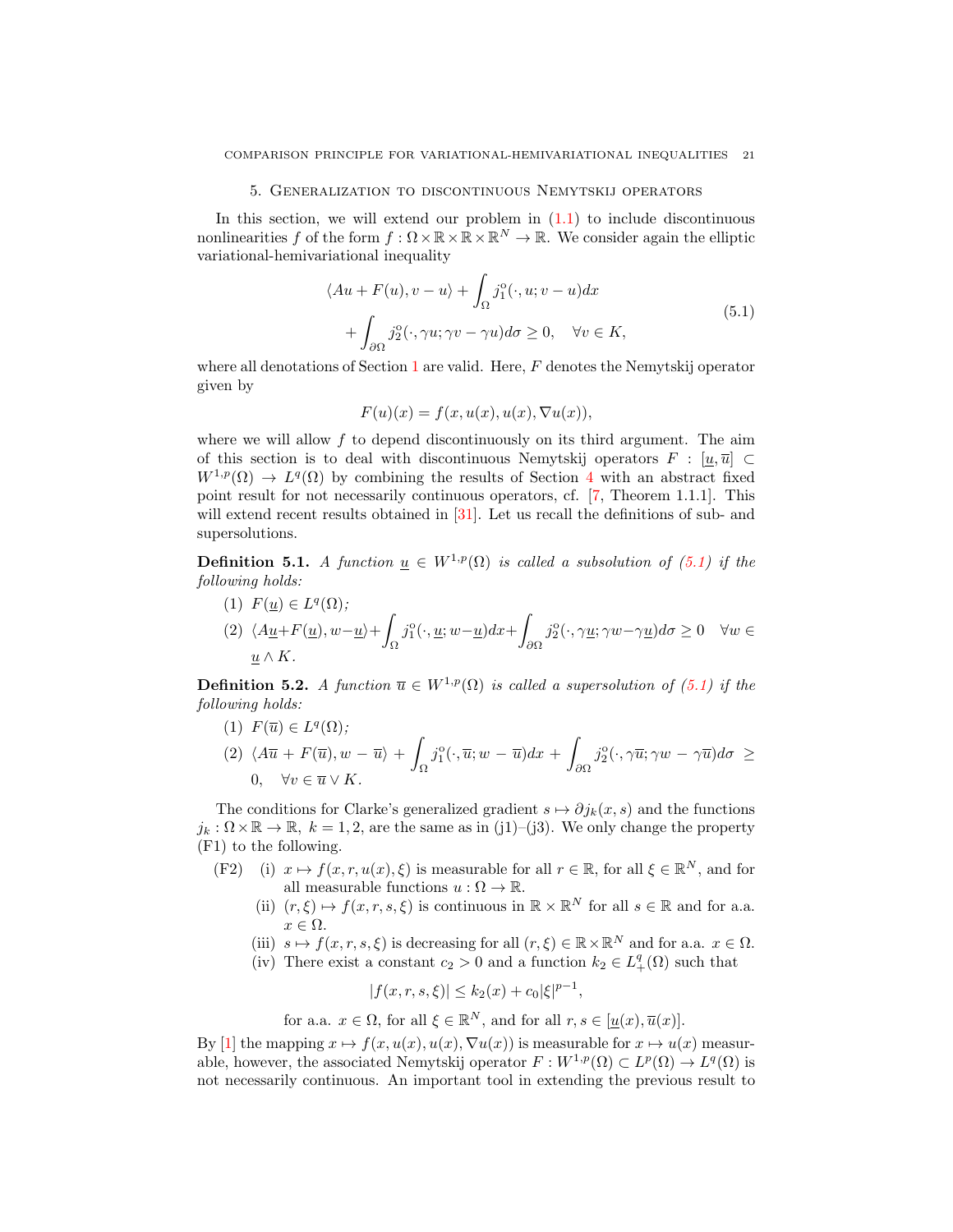discontinuous Nemytskij operators is the next fixed point result. The proof of this lemma can be found in [\[7,](#page-24-13) Theorem 1.1.1].

<span id="page-21-1"></span>**Lemma 5.3.** Let P be a subset of an ordered normed space,  $G : P \rightarrow P$  and increasing mapping and  $G[P] = \{Gx \mid x \in P\}.$ 

- (1) If  $G[P]$  has a lower bound in P and the increasing sequences of  $G[P]$  converge weakly in P, then G has the least fixed point  $x_*$ , and  $x_* = \min\{x \mid$  $Gx \leq x$ .
- (2) If  $G[P]$  has an upper bound in P and the decreasing sequences of  $G[P]$ converge weakly in P, then G has the greatest fixed point  $x^*$ , and  $x^* =$  $\max\{x \mid x \leq Gx\}.$

Our main result of this section is the following theorem.

**Theorem 5.4.** Assume that hypotheses  $(A1')-(A3')$ , $(j1)-(j3)$ , $(F2)$ , and  $(4.14)$  are valid, and let <u>u</u> and  $\overline{u}$  be sub- and supersolutions of [\(5.1\)](#page-20-0) satisfying  $\underline{u} \leq \overline{u}$  and [\(2.1\)](#page-3-0). Then there exist extremal solutions  $u^*$  and  $u_*$  of  $(5.1)$  with  $\underline{u} \le u_* \le u^* \le \overline{u}$ .

Proof. We consider the following auxiliary problem:

<span id="page-21-0"></span>
$$
u \in K: \quad \langle Au + F_z(u), v - u \rangle + \int_{\Omega} j_1^o(\cdot, u; v - u) dx + \int_{\partial \Omega} j_2^o(\cdot, \gamma u; \gamma v - \gamma u) d\sigma \ge 0, \quad \forall v \in K,
$$
 (5.2)

where  $F_z(u)(x) = f(x, u(x), z(x), \nabla u(x))$ , and we define the set  $H := \{z \in W^{1,p}(\Omega) :$  $z \in [\underline{u}, \overline{u}]$ , and z is a supersolution of  $(5.1)$  $(5.1)$  satisfying  $z \wedge K \subset K$ . On H we introduce the fixed point operator  $L: H \to K$  by  $z \mapsto u^* =: Lz$ , that is, for a given supersolution  $z \in H$ , the element Lz is the greatest solution of  $(5.2)$  $(5.2)$  in  $[\underline{u}, z]$  and thus, it holds  $\underline{u} \leq Lz \leq z$  for all  $z \in H$ . This implies  $L : H \to [\underline{u}, \overline{u}] \cap K$ . Because of  $(4.14)$ , Lz is also a supersolution of  $(5.2)$  satisfying

$$
\langle ALz + F_z(Lz), w - Lz \rangle + \int_{\Omega} j_1^{\circ}(\cdot, Lz; w - Lz) dx + \int_{\partial \Omega} j_2^{\circ}(\cdot, \gamma Lz; \gamma w - \gamma Lz) d\sigma \ge 0,
$$

for all  $w \in Lz \vee K$ . By the monotonicity of f with respect to its third argument,  $Lz \leq z$ , and using the representation  $w = Lz + (v - Lz)^{+}$  for any  $v \in K$  we obtain

$$
0 \le \langle ALz + F_z(Lz), (v - Lz)^+ \rangle + \int_{\Omega} j_1^o(\cdot, Lz; (v - Lz)^+) dx
$$
  
+ 
$$
\int_{\partial \Omega} j_2^o(\cdot, \gamma Lz; \gamma(v - Lz)^+) d\sigma
$$
  

$$
\le \langle ALz + F_{Lz}(Lz), (v - Lz)^+ \rangle + \int_{\Omega} j_1^o(\cdot, Lz; (v - Lz)^+) dx
$$
  
+ 
$$
\int_{\partial \Omega} j_2^o(\cdot, \gamma Lz; \gamma(v - Lz)^+) d\sigma,
$$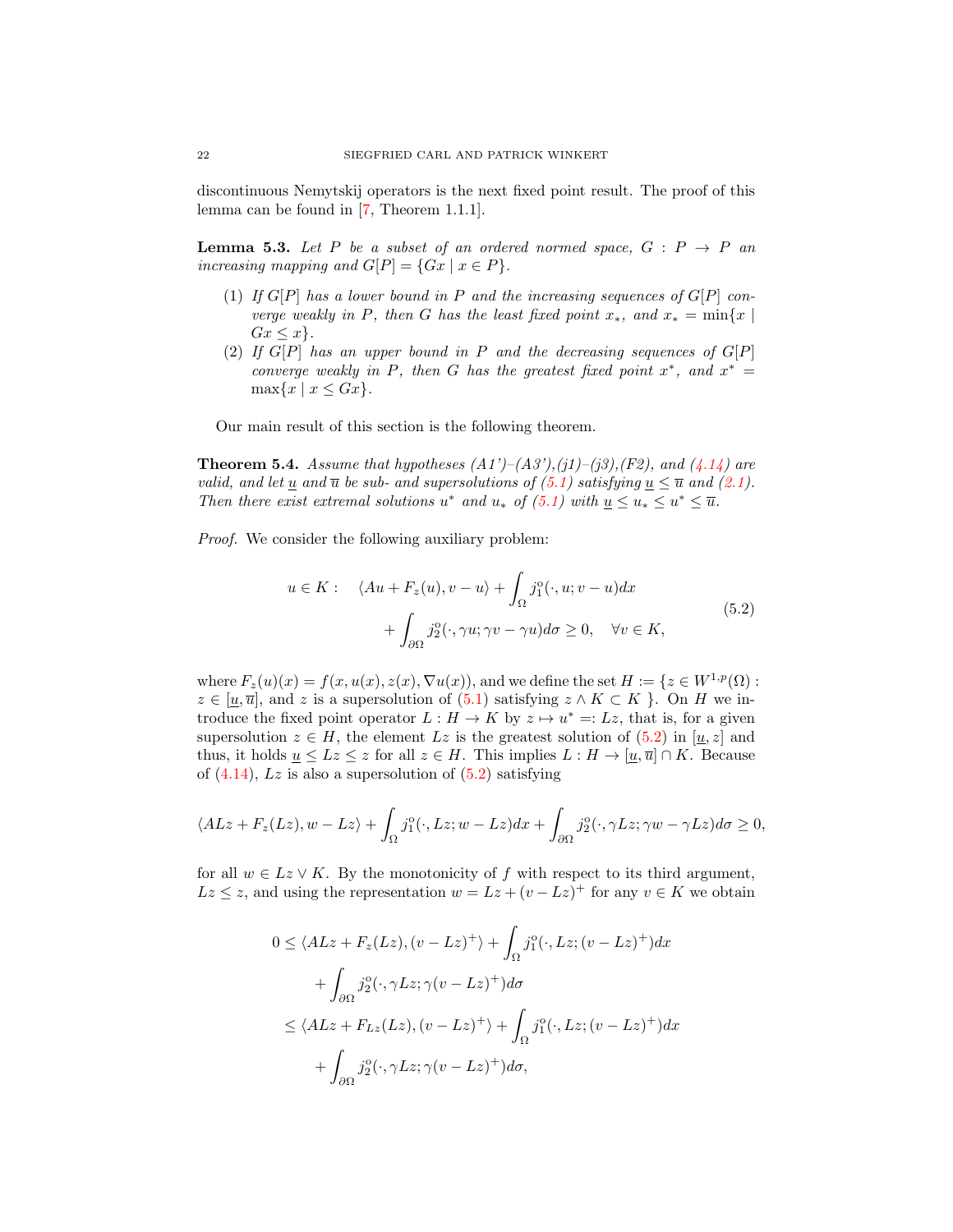for all  $v \in K$ . Consequently, Lz is a supersolution of [\(5.1\)](#page-20-0). This shows  $L : H \to H$ . Let  $v_1, v_2 \in H$  and assume that  $v_1 \le v_2$ . Then we have the following.

 $Lv_1 \in [u, v_1]$  is the greatest solution of

<span id="page-22-0"></span>
$$
\langle Au + F_{v_1}(u), v - u \rangle + \int_{\Omega} j_1^o(\cdot, u; v - u) dx + \int_{\partial \Omega} j_2^o(\cdot, \gamma u; \gamma v - \gamma u) d\sigma \ge 0, \quad \forall v \in K
$$
 (5.3)

 $Lv_2 \in [\underline{u}, v_2]$  is the greatest solution of

<span id="page-22-1"></span>
$$
\langle Au + F_{v_2}(u), v - u \rangle + \int_{\Omega} j_1^o(\cdot, u; v - u) dx + \int_{\partial\Omega} j_2^o(\cdot, \gamma u; \gamma v - \gamma u) d\sigma \ge 0, \quad \forall v \in K.
$$
 (5.4)

Since  $v_1 \le v_2$ , it follows that  $Lv_1 \le v_2$ , and due to [\(4.14\)](#page-12-0),  $Lv_1$  is also a subsolution of [\(5.3\)](#page-22-0), that is, (5.3) holds, in particular, for  $v \in Lv_1 \wedge K$ , that is,

$$
0 \ge \langle ALv_1 + F_{v_1}(Lv_1), (Lv_1 - v)^+ \rangle - \int_{\Omega} j_1^{\circ}(\cdot, Lv_1; -(Lv_1 - v)^+) dx
$$

$$
- \int_{\partial\Omega} j_2^{\circ}(\cdot, \gamma Lv_1; -\gamma (Lv_1 - v)^+) d\sigma,
$$

for all  $v \in K$ . Using the monotonicity of f with respect to its third argument s yields

$$
0 \ge \langle ALv_1 + F_{v_1}(Lv_1), (Lv_1 - v)^+ \rangle - \int_{\Omega} j_1^o(\cdot, Lv_1; -(Lv_1 - v)^+) dx
$$
  

$$
- \int_{\partial \Omega} j_2^o(\cdot, \gamma Lv_1; -\gamma (Lv_1 - v)^+) d\sigma
$$
  

$$
\ge \langle ALv_1 + F_{v_2}(Lv_1), (Lv_1 - v)^+ \rangle - \int_{\Omega} j_1^o(\cdot, Lv_1; -(Lv_1 - v)^+) dx
$$
  

$$
- \int_{\partial \Omega} j_2^o(\cdot, \gamma Lv_1; -\gamma (Lv_1 - v)^+) d\sigma
$$

for all  $v \in K$ . Hence,  $Lv_1$  is a subsolution of [\(5.4\)](#page-22-1). By Theorem [4.5,](#page-19-0) we know there exists a greatest solution of  $(5.4)$  in  $[Lv_1, v_2]$ . But  $Lv_2$  is the greatest solution of [\(5.4\)](#page-22-1) in  $[\underline{u}, v_2] \supseteq [Lv_1, v_2]$  and therefore,  $Lv_1 \leq Lv_2$ . This shows that L is increasing. In the last step we have to prove that any decreasing sequence of  $L(H)$  converges weakly in H. Let  $(u_n) = (Lz_n) \subset L(H) \subset H$  be a decreasing sequence. Then  $u_n(x) \searrow u(x)$  for a.a.  $x \in \Omega$  for some  $u \in [\underline{u}, \overline{u}]$ . The boundedness of  $u_n$  in  $W^{1,p}(\Omega)$  can be shown similarly as in Section 4. Thus the compact imbedding  $i: W^{1,p}(\Omega) \to L^p(\Omega)$  along with the monotony of  $u_n$  as well as the compactness of the trace operator  $\gamma: W^{1,p}(\Omega) \to L^p(\partial\Omega)$  implies

$$
u_n \rightharpoonup u
$$
 in  $W^{1,p}(\Omega)$ ,  
\n $u_n \rightharpoonup u$  in  $L^p(\Omega)$  and a.e. pointwise in  $\Omega$ ,  
\n $\gamma u_n \rightharpoonup \gamma u$  in  $L^p(\partial \Omega)$  and a.e. pointwise in  $\partial \Omega$ .

Since  $u_n \in K$ , it follows  $u \in K$ . From [\(5.2\)](#page-21-0) with u replaced by  $u_n$  and v by u, and using the fact that  $(s, r) \mapsto j_k^{\circ}(x, s; r), k = 1, 2$ , is upper semicontinuous, we obtain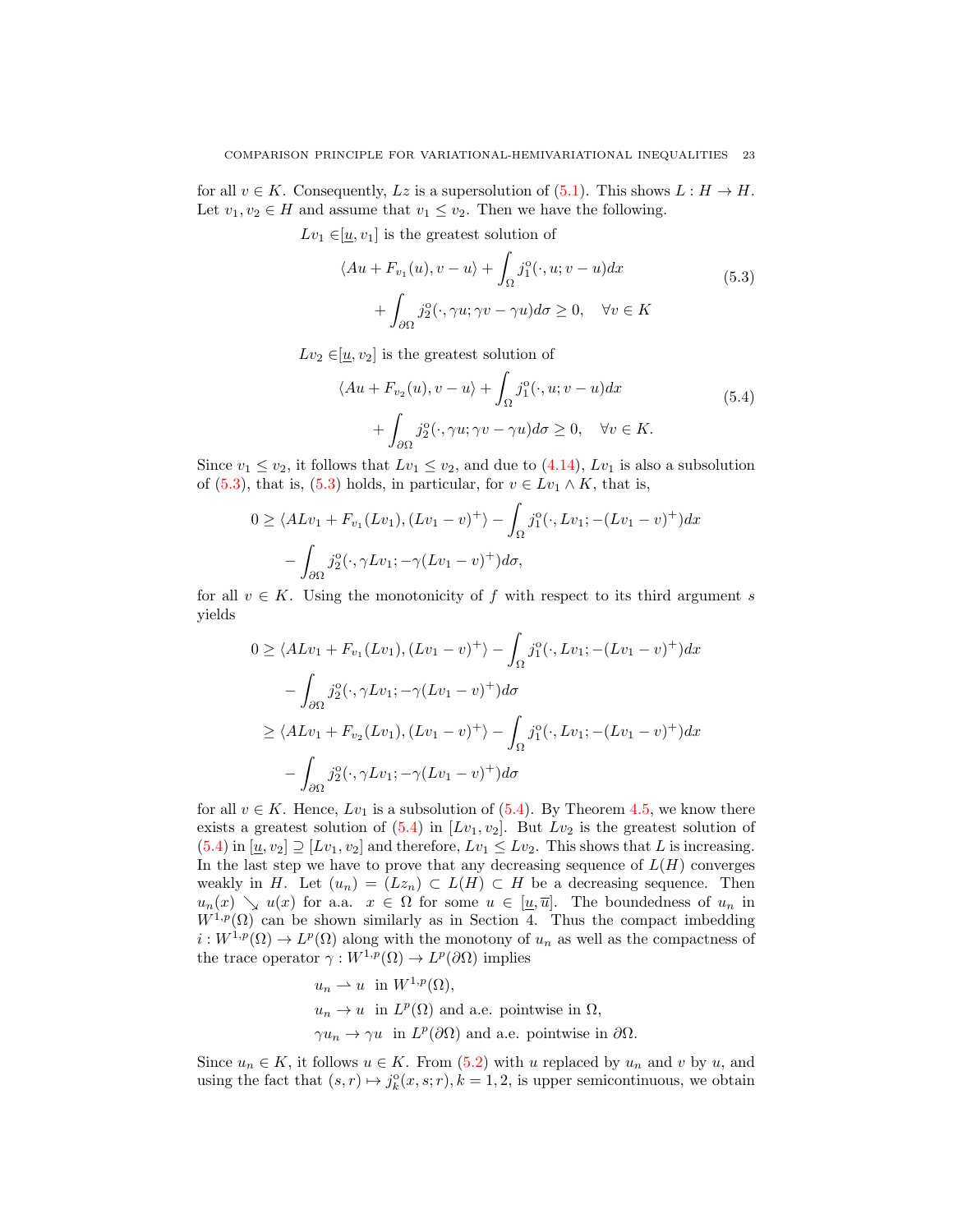by applying Fatou's Lemma

$$
\limsup_{n \to \infty} \langle Au_n, u_n - u \rangle
$$
\n
$$
\leq \limsup_{n \to \infty} \langle F_{z_n}(u_n), u - u_n \rangle + \limsup_{n \to \infty} \int_{\Omega} j_1^o(\cdot, u_n; u - u_n) dx
$$
\n
$$
+ \limsup_{n \to \infty} \int_{\partial \Omega} j_2^o(\cdot, \gamma u_n; \gamma u - \gamma u_n) d\sigma
$$
\n
$$
\leq \limsup_{n \to \infty} \langle F_{z_n}(u_n), u - u_n \rangle + \int_{\Omega} \limsup_{n \to \infty} j_1^o(\cdot, u_n; u - u_n) dx
$$
\n
$$
+ \int_{\partial \Omega} \underbrace{\limsup_{n \to \infty} j_2^o(\cdot, \gamma u_n; \gamma u - \gamma u_n)}_{\leq j_2^o(\cdot, \gamma u; \gamma 0) = 0} d\sigma
$$
\n
$$
\leq 0.
$$

The S<sub>+</sub>-property of A provides the strong convergence of  $(u_n)$  in  $W^{1,p}(\Omega)$ . As  $Lz_n = u_n$  is also a supersolution of [\(5.2\)](#page-21-0) Definition [5.2](#page-20-1) yields

$$
\langle Au_n + F_{z_n}(u_n), (v - u_n)^+ \rangle + \int_{\Omega} j_1^o(\cdot, u_n; (v - u_n)^+) dx
$$

$$
+ \int_{\partial\Omega} j_2^o(\cdot, \gamma u_n; \gamma(v - u_n)^+) d\sigma \ge 0
$$

for all  $v \in K$ . Due to  $z_n \geq u_n \geq u$  and the monotonicity of  $f$  we get

$$
0 \le \langle Au_n + F_{z_n}(u_n), (v - u_n)^+ \rangle + \int_{\Omega} j_1^o(\cdot, u_n; (v - u_n)^+) dx
$$
  
+ 
$$
\int_{\partial \Omega} j_2^o(\cdot, \gamma u_n; \gamma (v - u_n)^+) d\sigma
$$
  

$$
\le \langle Au_n + F_u(u_n), (v - u_n)^+ \rangle + \int_{\Omega} j_1^o(\cdot, u_n; (v - u_n)^+) dx
$$
  
+ 
$$
\int_{\partial \Omega} j_2^o(\cdot, \gamma u_n; \gamma (v - u_n)^+) d\sigma
$$

for all  $v \in K$  and since the mapping  $u \mapsto u^+ = \max(u, 0)$  is continuous from  $W^{1,p}(\Omega)$  to itself (cf. [\[22\]](#page-25-15)), we can pass to the upper limit on the right hand side for  $n \to \infty$ . This yields

$$
\langle Au + F_u(u), (v - u)^+ \rangle + \int_{\Omega} j_1^o(\cdot, u; (v - u)^+) dx
$$
  
+ 
$$
\int_{\partial \Omega} j_2^o(\cdot, \gamma u; \gamma (v - u)^+) dx \ge 0, \quad \forall v \in K,
$$

which shows that u is a supersolution of [\(5.1\)](#page-20-0), that is,  $u \in H$ . As  $\overline{u}$  is an upper bound of  $L(H)$ , we can apply Lemma [5.3,](#page-21-1) which yields the existence of a greatest fixed point  $u^*$  of L in H. This implies that  $u^*$  must be the greatest solution of  $(5.1)$ in [u,  $\overline{u}$ ]. By analogous reasoning, one shows the existence of a smallest solution  $u_*$ of  $(5.1)$ . This completes the proof of the theorem.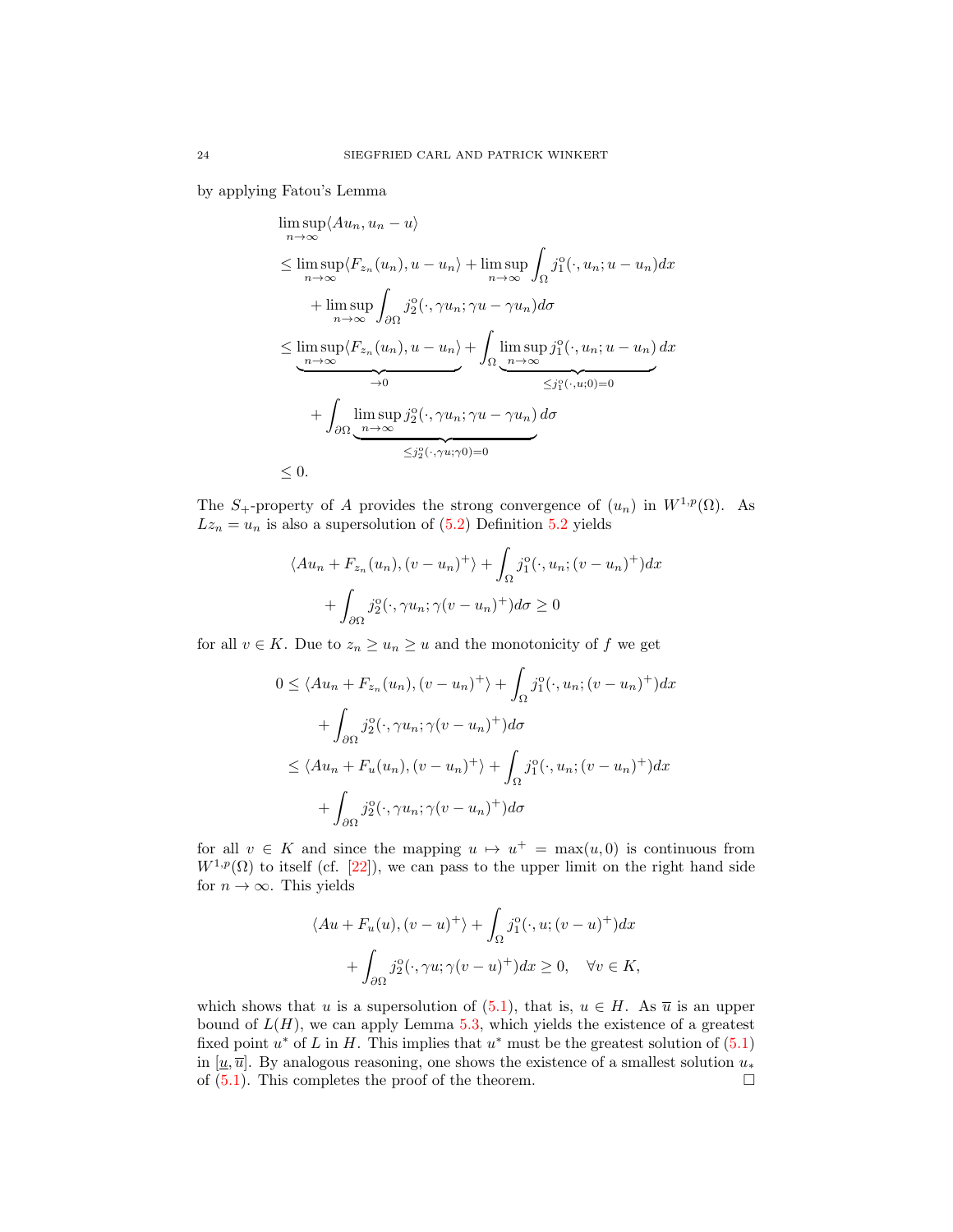Remark. Sub- and supersolutions of problem [\(5.1\)](#page-20-0) have been constructed in [\[15\]](#page-24-15) under the conditions  $(A1')-(A3')$ ,  $(i1)-(i2)$  and  $(F2)(i)-(F2)(iii)$ , where the gradient dependence of f has been dropped, meaning  $f(x, r, s) := f(x, r, s, \xi)$ . Further, it is assumed that  $A = -\Delta_p$  which is the negative p–Laplacian defined by

$$
\Delta_p u = \text{div}(|\nabla u|^{p-2} \nabla u) \quad \text{where} \quad \nabla u = (\partial u/\partial x_1, \dots, \partial u/\partial x_N).
$$

The coefficients  $a_i, i = 1, \ldots, N$  are given by

$$
a_i(x, s, \xi) = |\xi|^{p-2} \xi_i.
$$

Thus, hypothesis (A1') is satisfied with  $k_0 = 0$  and  $c_0 = 1$ . Hypothesis (A2') is a consequence of the inequalities from the vector-valued function  $\xi \mapsto |\xi|^{p-2}\xi$  (see [\[9,](#page-24-5) Page 37]) and (A3') is satisfied with  $c_1 = 1$  and  $k_1 = 0$ . The construction is done by using solutions of simple auxiliary elliptic boundary value problems and the eigenfunction of the p−Laplacian which belongs to its first eigenvalue.

#### **REFERENCES**

- <span id="page-24-14"></span>[1] J. Appell and P. P. Zabrejko. Nonlinear superposition operators, volume 95 of Cambridge Tracts in Mathematics. Cambridge University Press, Cambridge, 1990.
- <span id="page-24-10"></span>[2] G. Barletta. Existence results for semilinear elliptical hemivariational inequalities. Nonlinear Anal., 68(8):2417–2430, 2008.
- <span id="page-24-7"></span>[3] G. Bonanno and P. Candito. On a class of nonlinear variational-hemivariational inequalities. Appl. Anal., 83(12):1229–1244, 2004.
- <span id="page-24-4"></span>[4] S. Carl. Existence and comparison results for variational-hemivariational inequalities. J. Inequal. Appl., (1):33–40, 2005.
- <span id="page-24-3"></span>[5] S. Carl. Existence and comparison results for noncoercive and nonmonotone multivalued elliptic problems. Nonlinear Anal., 65(8):1532–1546, 2006.
- <span id="page-24-1"></span>[6] S. Carl. The sub- and supersolution method for variational-hemivariational inequalities. Nonlinear Anal., 69(3):816–822, 2008.
- <span id="page-24-13"></span>[7] S. Carl and S. Heikkilä. Nonlinear differential equations in ordered spaces, volume 111 of Chapman & Hall/CRC Monographs and Surveys in Pure and Applied Mathematics. Chapman & Hall/CRC, Boca Raton, FL, 2000.
- <span id="page-24-2"></span>[8] S. Carl and S. Heikkilä. Existence results for nonlocal and nonsmooth hemivariational inequalities. J. Inequal. Appl., pages Art. ID 79532, 13, 2006.
- <span id="page-24-5"></span>[9] S. Carl, V. K. Le, and D. Motreanu. Nonsmooth variational problems and their inequalities. Springer Monographs in Mathematics. Springer, New York, 2007. Comparison principles and applications.
- <span id="page-24-8"></span>[10] S. Carl, Vy K. Le, and D. Motreanu. Existence and comparison principles for general quasilinear variational-hemivariational inequalities. J. Math. Anal. Appl., 302(1):65–83, 2005.
- <span id="page-24-9"></span>[11] S. Carl, Vy K. Le, and D. Motreanu. Existence, comparison, and compactness results for quasilinear variational-hemivariational inequalities. Int. J. Math. Math. Sci., (3):401–417, 2005.
- <span id="page-24-6"></span>[12] S. Carl and D. Motreanu. General comparison principle for quasilinear elliptic inclusions. Nonlinear Anal., 70(2):1105–1112, 2009.
- <span id="page-24-12"></span>[13] S. Carl and D. Motreanu. Directness of solution set for some quasilinear multivalued parabolic problems. Appl. Anal., 89:161–174, 2010.
- <span id="page-24-11"></span>[14] S. Carl and Z. Naniewicz. Vector quasi-hemivariational inequalities and discontinuous elliptic systems. J. Global Optim., 34(4):609–634, 2006.
- <span id="page-24-15"></span>[15] S. Carl and P. Winkert. General comparison principle for variational-hemivariational inequalities. Preprint: http://www.mathematik.uni-halle.de/reports/sources/2009/09-03report.pdf, 2009.
- <span id="page-24-0"></span>[16] F. H. Clarke. Optimization and nonsmooth analysis, volume 5 of Classics in Applied Mathematics. Society for Industrial and Applied Mathematics (SIAM), Philadelphia, PA, second edition, 1990.